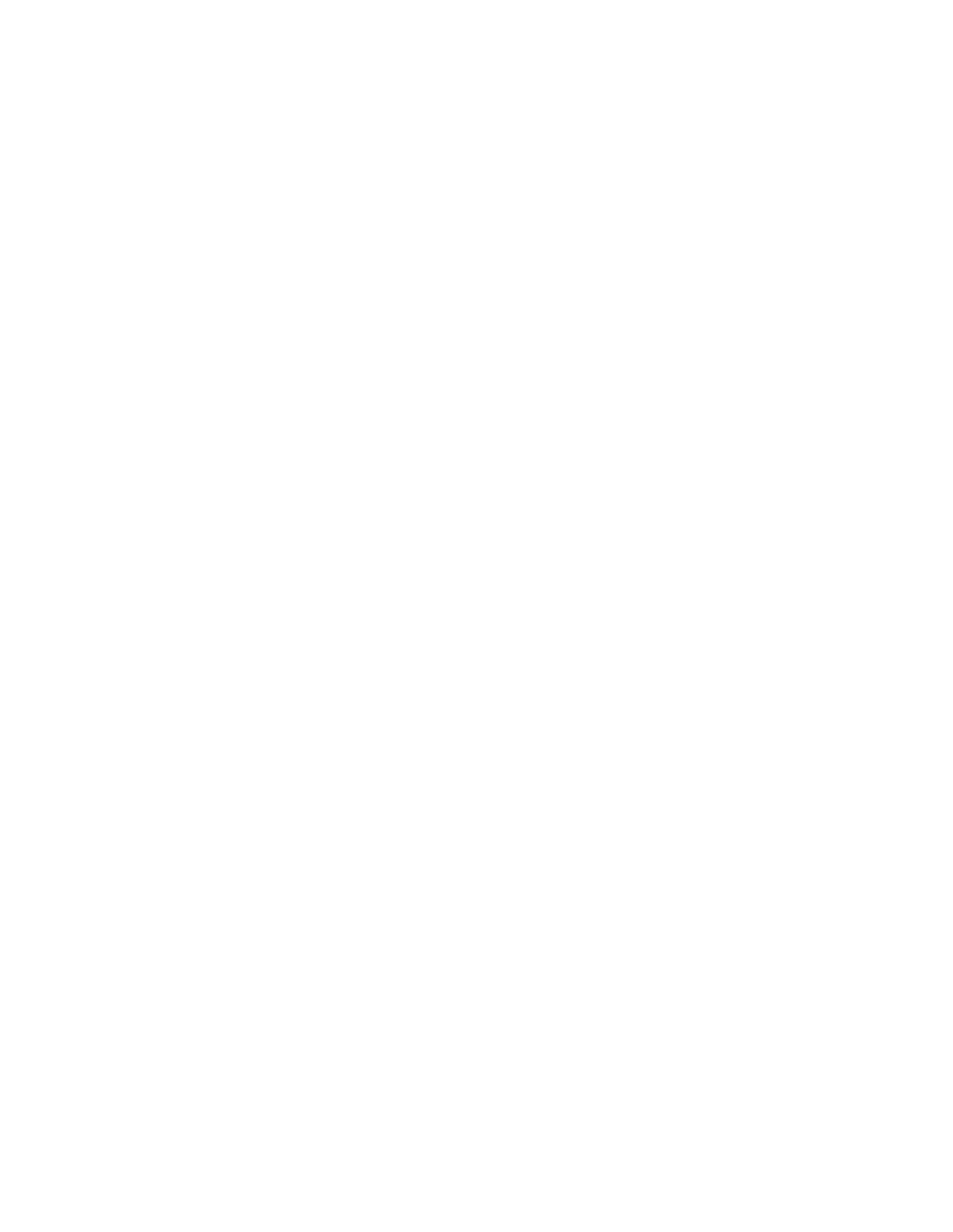

### **Minutes of the Cheshire and Warrington Local Enterprise Partnership Performance and Investment Committee Meeting held on 21st March 2019 at 1.30, Wyvern House**

| Ged Barlow (Chairman), Stuart Brown, John Downes, Chris Hindley, Paul Goodwin,<br>In attendance:<br>Alex Thompson, Chloe Taylor Philip Cox, Rachel Brosnahan. |                                                                            |                                     |  |
|---------------------------------------------------------------------------------------------------------------------------------------------------------------|----------------------------------------------------------------------------|-------------------------------------|--|
| Apologies:                                                                                                                                                    | Lisa Harris                                                                |                                     |  |
| In attendance:                                                                                                                                                | Presentations on Winsford Industrial Estate<br>Andrew Murphy, Adam Hopkins | by: Perran Baragwanath, Ben Pretty, |  |

**John Adlen – Quadrant phase 2**

| Item<br>No.    | Item                                                                                                                                                                                                                                                                                                                            | To be<br>Actioned<br>by | By When      |
|----------------|---------------------------------------------------------------------------------------------------------------------------------------------------------------------------------------------------------------------------------------------------------------------------------------------------------------------------------|-------------------------|--------------|
| 1.             | Welcome, Introductions and Apologies                                                                                                                                                                                                                                                                                            |                         |              |
|                | Apologies from Lisa Harris. Chloe Taylor in attendance instead.                                                                                                                                                                                                                                                                 |                         |              |
| $\overline{2}$ | <b>Conflicts of Interest</b><br>GB asked for any conflicts to be declared.                                                                                                                                                                                                                                                      |                         |              |
|                | CT declared an interest in Winsford Industrial Estate                                                                                                                                                                                                                                                                           |                         |              |
|                | SB declared an interest.in the Quadrant Investment proposals                                                                                                                                                                                                                                                                    |                         |              |
|                | PC and GB declared an interest in the Energy Fund                                                                                                                                                                                                                                                                               |                         |              |
|                | PC explained that he had taken over from Mark Livesey on the Committee                                                                                                                                                                                                                                                          |                         |              |
|                | but would step down when Ian Brooks the new Finance Director was in                                                                                                                                                                                                                                                             |                         |              |
|                | post.                                                                                                                                                                                                                                                                                                                           |                         |              |
| $\overline{4}$ | Minutes from the last meeting:                                                                                                                                                                                                                                                                                                  |                         |              |
|                | All actions completed with the exception of Poynton Relief Road offer                                                                                                                                                                                                                                                           |                         |              |
|                | letter which will be completed by the end of March                                                                                                                                                                                                                                                                              | <b>RB</b>               | End of       |
|                |                                                                                                                                                                                                                                                                                                                                 |                         | <b>March</b> |
| 5              | <b>Presentation</b>                                                                                                                                                                                                                                                                                                             |                         |              |
|                | A team led by Perran Baragwanath gave a presentation on Winsford                                                                                                                                                                                                                                                                |                         |              |
|                | Industrial Estate.                                                                                                                                                                                                                                                                                                              |                         |              |
|                | Detailed planning permission has been given for the whole of the site and<br>outline planning permission for the development plots.                                                                                                                                                                                             |                         |              |
|                | PSP had interviewed contractors and had selected one to be appointed<br>imminently. This was being done a on a NEC 3 fixed price contract, so<br>addressed some of the concerns about the project going over budget as<br>CWAC has confirmed no additional funding is available should the first<br>phase of works go over £5m. |                         |              |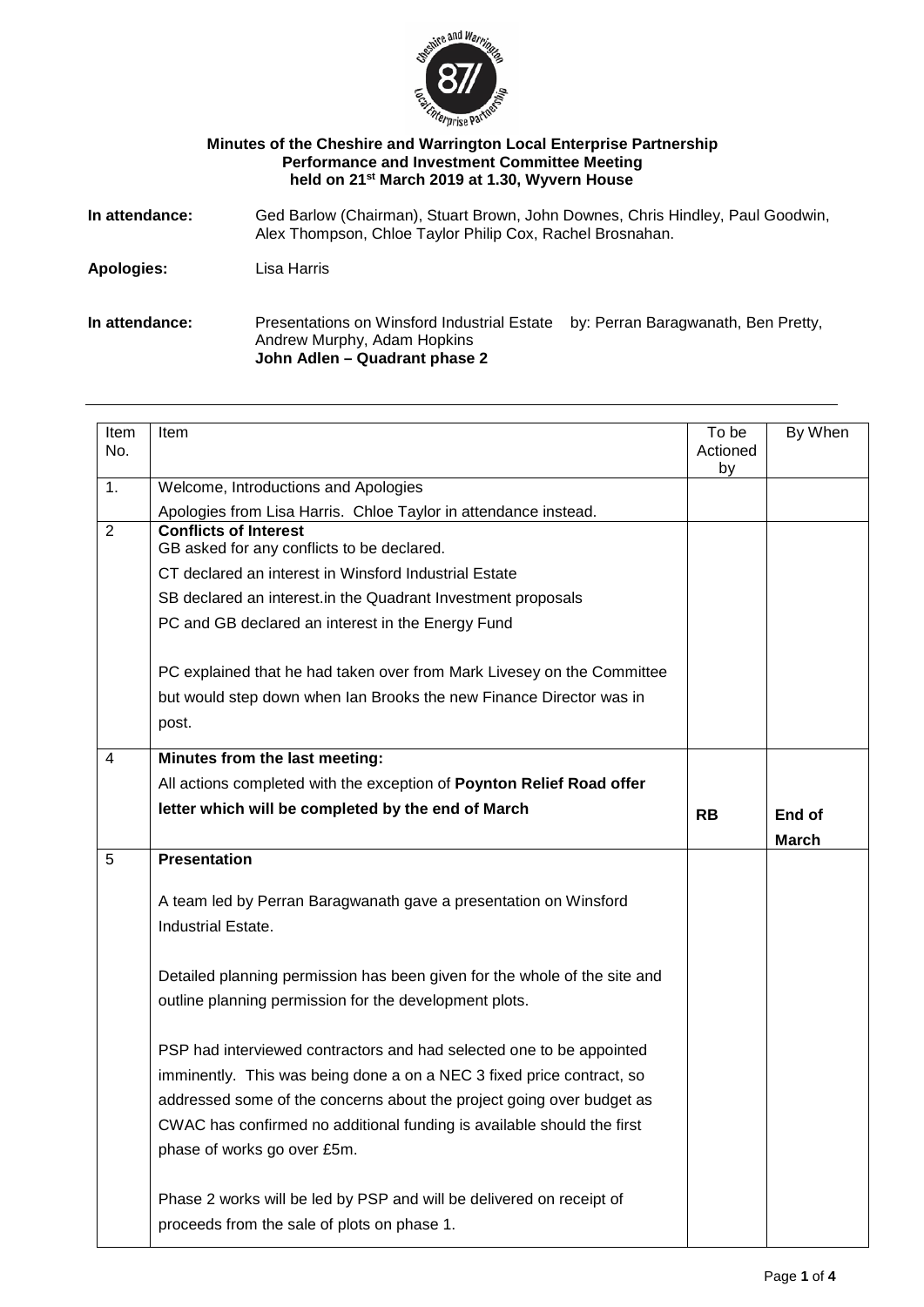|                | Phase 1 should create 34 700m2 of new floorspace.<br>The proceeds from phase 1 will also be used to fund the sub-station<br>required for phase 2. Phase 1 will have enough power.<br>The Committee approved the project subject to a clawback clause being<br>included in relation to phase 1 works only - if phase 1 works weren't fully<br>completed any grant would only be paid in line with the intervention rate for<br>the work completed. Any grant paid over and above this would have to be<br>repaid.                                                                                                                                                                                                                                                                                                                                                                                                                                                     |           |                        |
|----------------|----------------------------------------------------------------------------------------------------------------------------------------------------------------------------------------------------------------------------------------------------------------------------------------------------------------------------------------------------------------------------------------------------------------------------------------------------------------------------------------------------------------------------------------------------------------------------------------------------------------------------------------------------------------------------------------------------------------------------------------------------------------------------------------------------------------------------------------------------------------------------------------------------------------------------------------------------------------------|-----------|------------------------|
|                | <b>RB to issue Final Grant offer Letter</b>                                                                                                                                                                                                                                                                                                                                                                                                                                                                                                                                                                                                                                                                                                                                                                                                                                                                                                                          | <b>RB</b> | End of<br><b>March</b> |
| 6              | Enterprise Zone- Quadrant phase 2 Investment proposal<br>SB declared an interest.<br>JA gave a presentation on Birchwood Park Investment proposals. The<br>proposal is to develop 5 new units. Funding of £3.618m is sought towards<br>the costs of a new access road and for finance to cover void and interest<br>costs.<br>Birchwood would not take the funding until the works are complete.<br>P&I approval was given to the scheme subject to:<br>(1) Final approval by the LEP Board and the funding facility from the<br>local authorities being in place<br>(2) Incentivising the applicant to ensure that the units are let as quickly<br>as possible by agreeing a threshold market rent for lettings<br>(3) The applicant demonstrating need for the electricity infrastructure<br>through a third party technical report and providing competitive<br>quotes for any works, which will be appraised and agreed by the<br>I FP<br>JA to action the above | JA        | <b>Mid April</b><br>19 |
| $\overline{7}$ | Programme Manager update<br>RB ran through the programme manager update highlighting key issues<br>which included:<br>Sustainable transport, all three councils making progress with their projects,<br>notably WBC and CWAC. CWAC have developed costs for two of their<br>schemes; Sutton way is coming in £250k under budget and A5117 is<br>coming is £400k above budget.<br>P&I agreed to let CWAC transfer the savings from Sutton Way to the A5117<br>scheme.<br>A51 - Tarvin Road has been delayed due to cost increases. Council have<br>requested additional funding which will be considered by cabinet in June.<br>FBC to be delayed until all the funding is in place.                                                                                                                                                                                                                                                                                  |           |                        |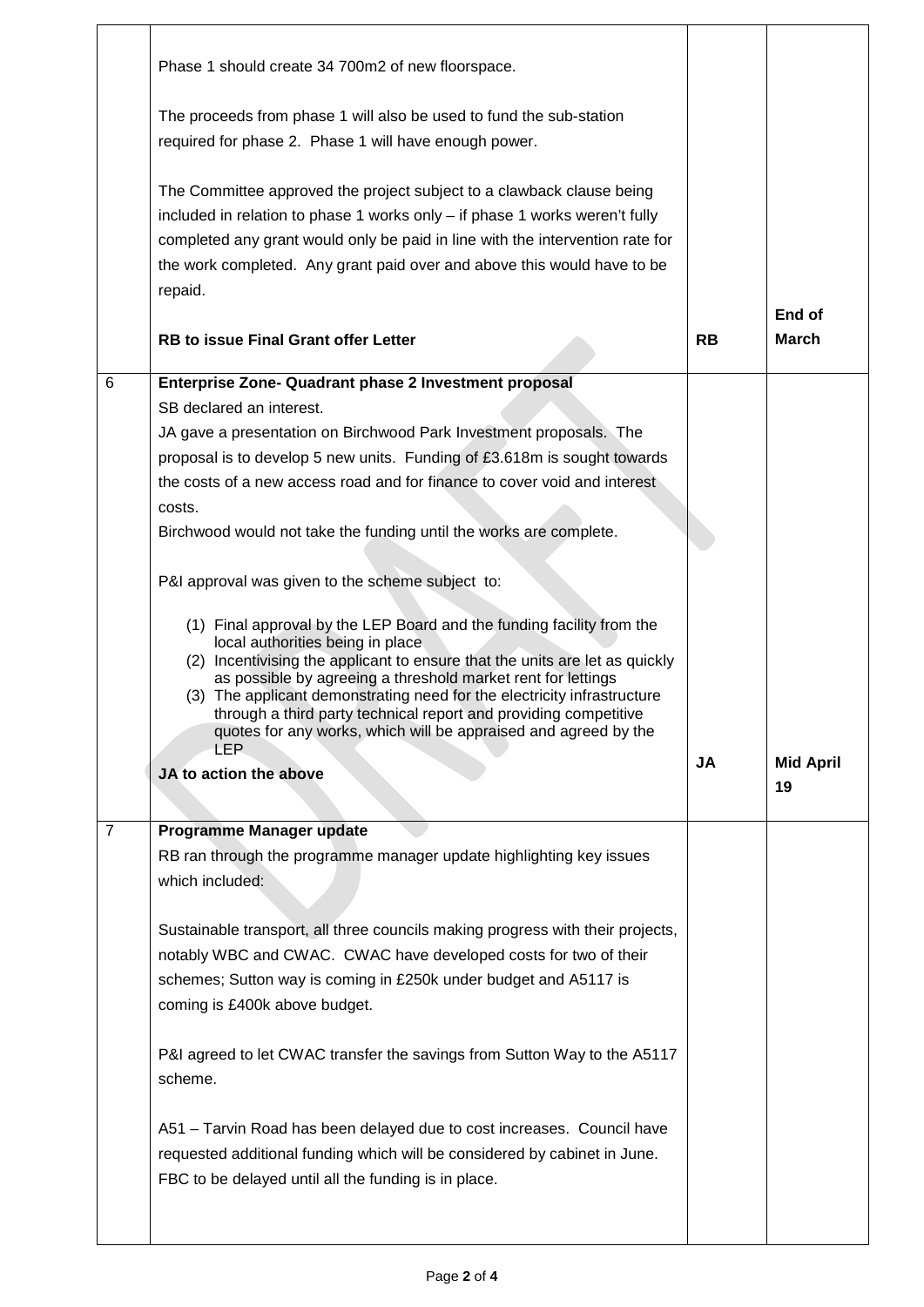| Crewe High Speed Ready Heart - Delays continue with gaining vacant<br>possession of the Market hall which has delayed the start of works<br>significantly and impacted spend for the year. CAB has now moved out of<br>their premises so demolition works can now start and the process of<br>moving the bus station can begin.                                                               |           |                         |
|-----------------------------------------------------------------------------------------------------------------------------------------------------------------------------------------------------------------------------------------------------------------------------------------------------------------------------------------------------------------------------------------------|-----------|-------------------------|
| Energy Fund - Paper had been drafted setting out new priorities for the<br>funding. RB said there would have to be an open call and reiterated the<br>need for all the funding to be spent by end of March 2021 so schemes<br>would have to demonstrate deliverability. PC confirmed there would be a<br>call process by the end of July but would update on progress at the next<br>meeting. |           |                         |
| PC to update the committee on progress with Energy Fund at May P&I<br>committee meeting.                                                                                                                                                                                                                                                                                                      | <b>PC</b> | 15 <sup>th</sup> May 19 |
| Growing Places Fund update - manufacturing company applicant has<br>turned down loan on basis of the interest rate which was as low as the LEP<br>could go.                                                                                                                                                                                                                                   |           |                         |
| May not need GPF to cashflow LGF as could wait to pay q4 19/20 claims<br>until BEIS payment for 20/21 is received at the end of April 20.                                                                                                                                                                                                                                                     |           |                         |
| Cheshire Green Employment Park - Two plots sold which the LEP will get<br>the proceeds of.                                                                                                                                                                                                                                                                                                    |           |                         |
| May have funding within GPF to now consider other applications.                                                                                                                                                                                                                                                                                                                               |           |                         |
| Mid Term evaluation update - Following up recommended actions from<br>the evaluation. PG had offered the help of CEC legal to review the LGF<br>standard offer letter.                                                                                                                                                                                                                        |           |                         |
| RB to speak to Nia at CEC re offer letter                                                                                                                                                                                                                                                                                                                                                     | <b>RB</b> | End of<br><b>April</b>  |
| Need to follow up other actions - review at May Meeting                                                                                                                                                                                                                                                                                                                                       | All       | 15 <sup>th</sup> May 19 |
| <b>Risk</b><br>All confirmed that they had reviewed the risk registers and didn't have any<br>comments.                                                                                                                                                                                                                                                                                       |           |                         |
| It was agreed that Every 6 months the committee would spend time<br>reviewing the full risk registers. RB to timetable accordingly                                                                                                                                                                                                                                                            | <b>RB</b> | $15th$ May 19           |
| <b>Feedback from Audits</b><br>Only one item missing on the CEC audit of the LEP which has now been<br>provided. Will need to produce a comms plan or variation thereof which is<br>expected to be complete by May and get the Board sign off of the updated<br>Assurance Framework. PC to provide management response to the audit<br>report.                                                |           |                         |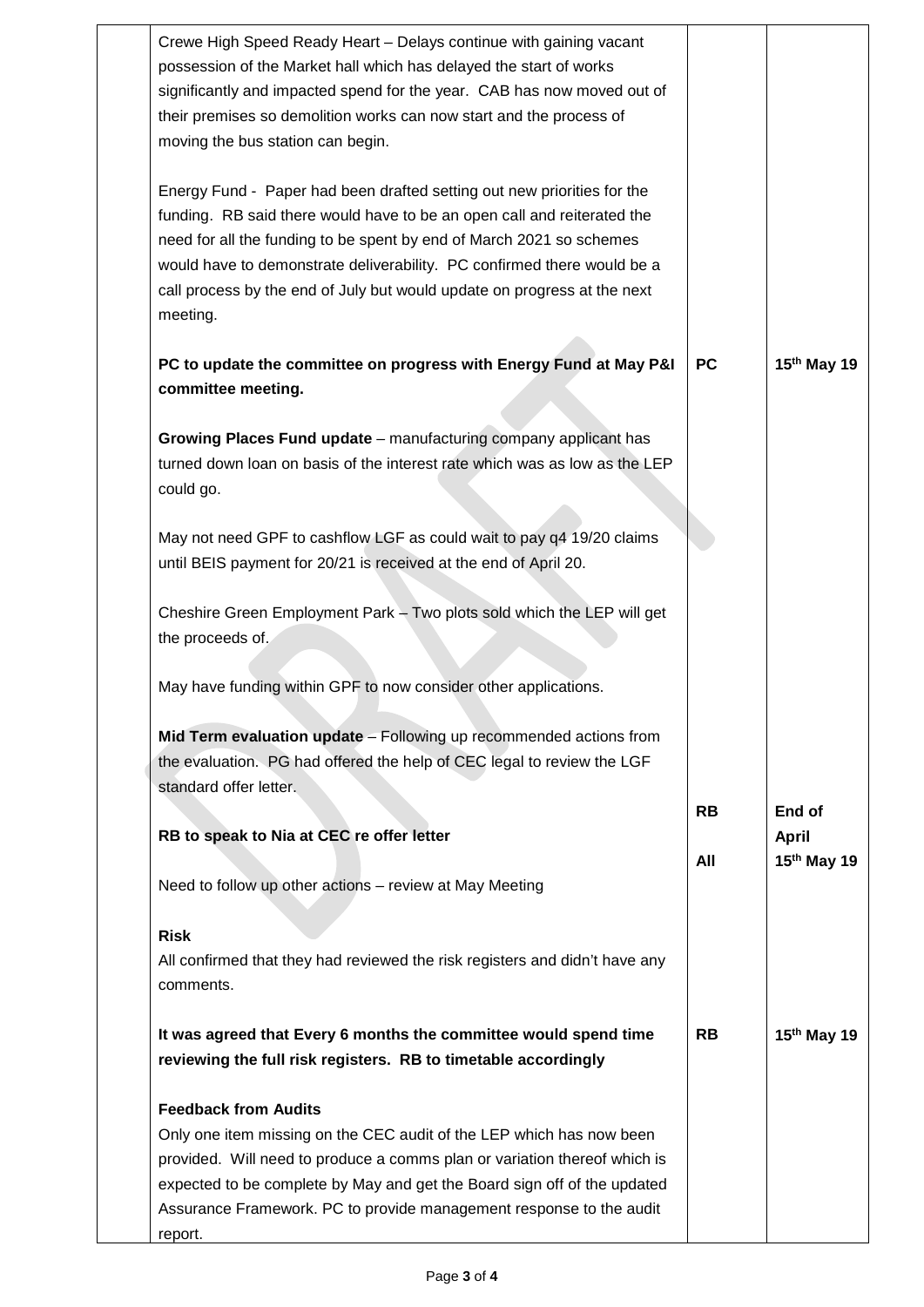|   | No feedback from the Deep dive audit. |  |
|---|---------------------------------------|--|
| 8 | <b>AOB</b>                            |  |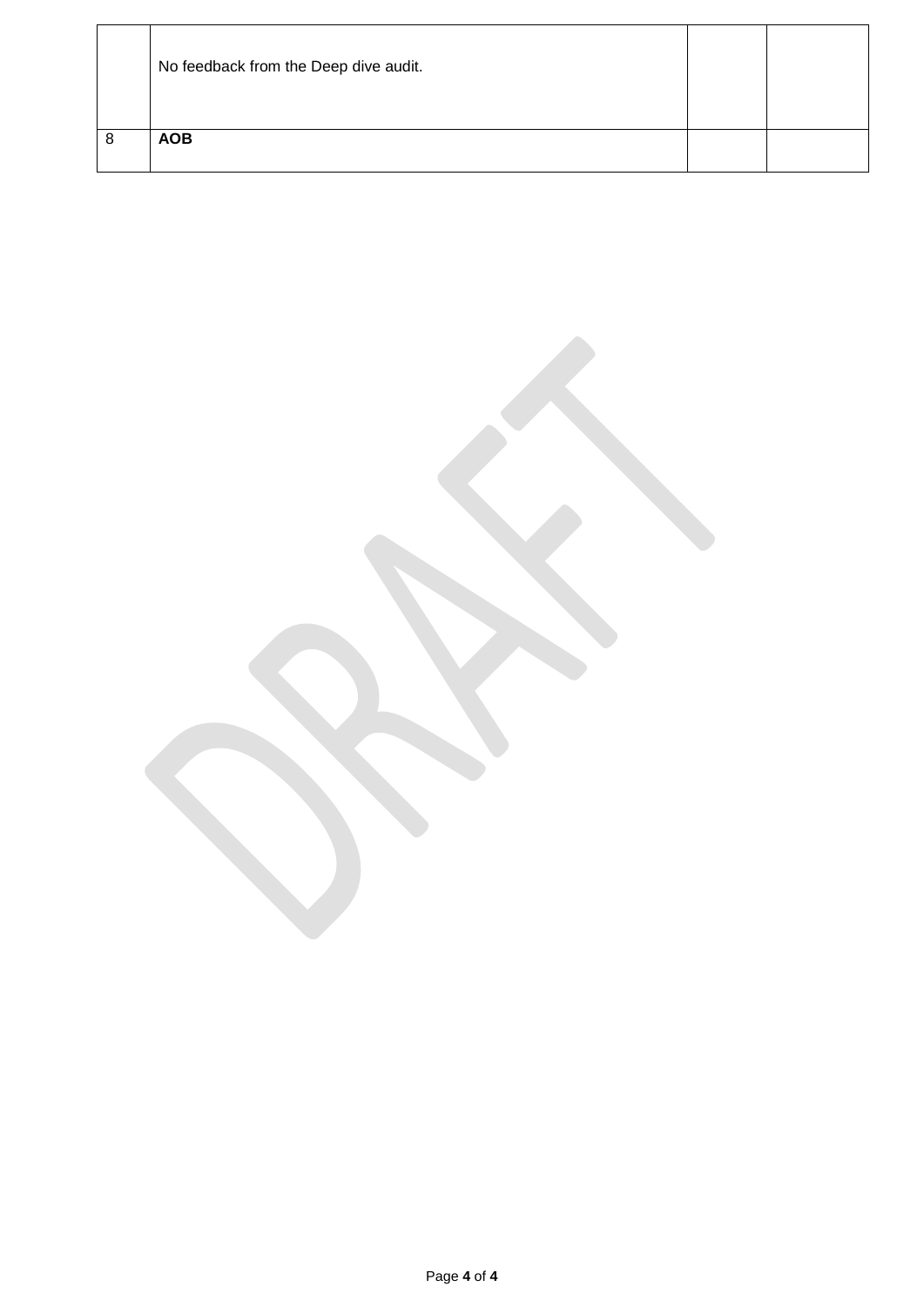

## **Cheshire & Warrington Local Enterprise Partnership Performance and Investment Committee**

| Title: Programme Manager Update Report | Agenda item:5                  |
|----------------------------------------|--------------------------------|
| <b>Prepared by: Rachel Brosnahan</b>   | Date of Report: 19th June 2019 |

### **1. Executive Summary**

The main focus is on increasing spend this year and addressing the impact the delays of projects are having on the overall deliverability of the programme.

We exceeded the BEIS profile for 18/198 by £3m enabling some of the underspend from16/17 to be spent. BEIS have now made it clear that they expect the rest of the funding carried forward plus this year's allocation to be spent by the end March 20. This means that we need to achieve spend of £25m this year, leaving a challenging figure of £30.6m to be achieved in the final year of the programme. This is explored in more detail in the body of this report.

Cheshire East's Cabinet approved the establishment of a new company to be owned by the Council to administer the Cheshire and Warrington Urban Development Fund. The procurement of the fund manager and establishment of the company now needs to be completed to enable the first tranche of ERDF funding to be drawn down.

Good progress is being made on a number of projects within the portfolio. Sydney Road Bridge is due to complete next month, Warrington East Highways scheme is continuing on time and budget on site and work has now started on Centre Park Link and the Market Hall in Crewe.

## **Local Growth Fund project update**

Below are updates on projects by exception:

## **1.1. Sydney Road Bridge**

Good progress continues to be made with the Sydney Road Bridge project. Sydney Road is expected to reopen to traffic this month and complete next month.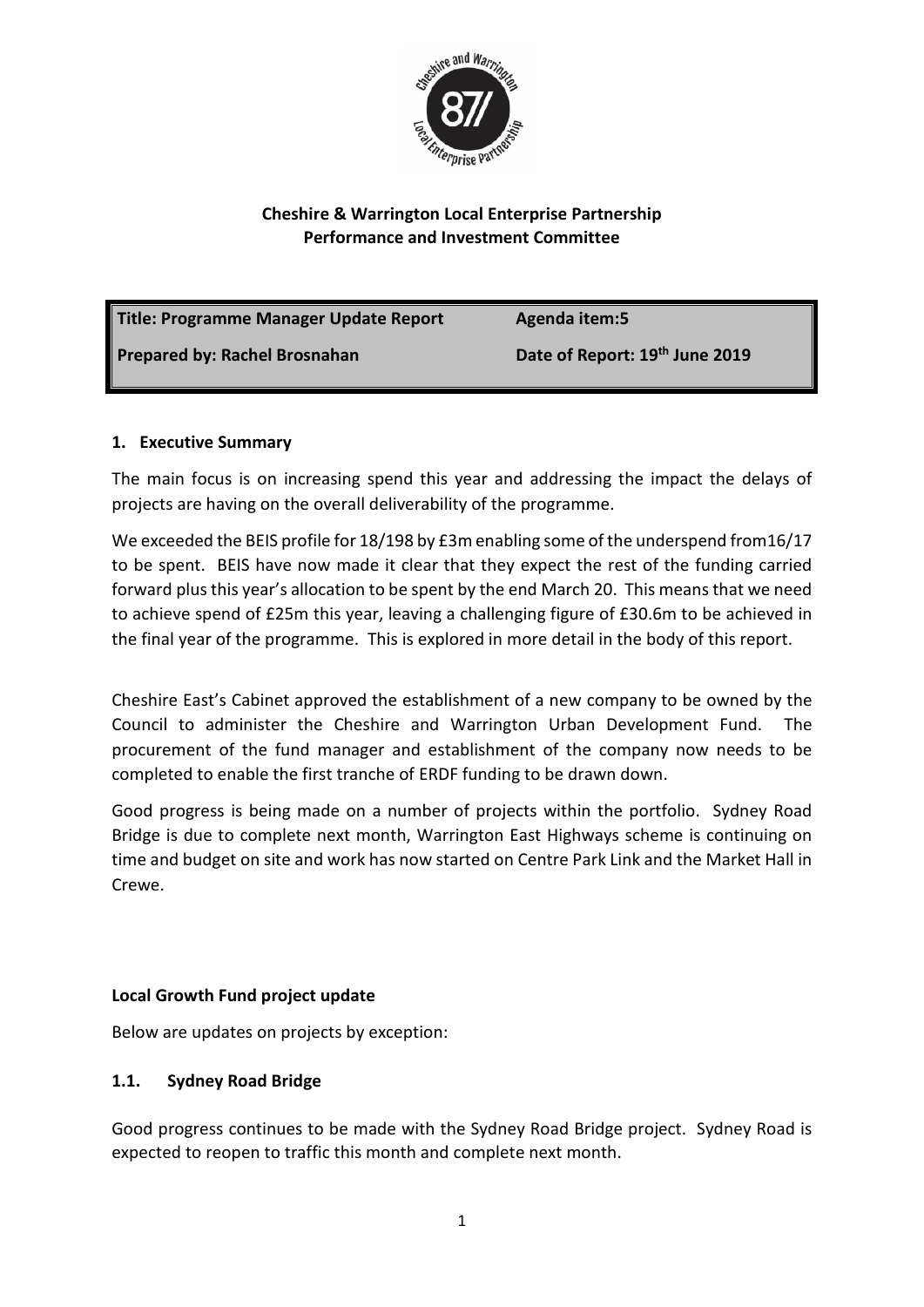## **1.2. Crewe High Speed Ready Heart**

The market hall is now vacant and the contractor has started to mobilise. Works are expected to start imminently.

The developer agreement isn't yet signed having been expected to at the end of May but the project manager has confirmed that there are no big outstanding issues just more a process of refinement of some of the detail of scheme such as the public realm.

The delays do have an impact on the spend profile and ways of ensuring that all the LGF is spent by the end of March 21 need to be investigated and necessary approvals sought from both the LEP and CEC.

## **1.3. Warrington West Station**

The station platforms are now substantially progressed and it looks like a station, there is however continued debate about the timetabling and the signally work can't be completed until September so the station opening is likely to be delayed.

## **1.4. Skills Funding**

A consultation process has been completed. There were 14 responses of varying merit. A call aimed at smaller projects will be issued next week while more thought it given to how to shape a call for the larger projects. It is important to start to see some funding contracted to projects soon to ensure this project stay on track.

## **1.5. Ellesmere Port One Public Estate**

A contractor has now been appointed and the planning application has been submitted. A planning decision is expected in September. If approved, work on the bus station will start in October and the main building works will start in January. It is great to see so much progress with the project and while the majority is grant still has to be spent, the project is considered much lower risk. The Full business case will be submitted to P&I for consideration next month.

## **1.6. Winsford Industrial Estate**

Main works have now started on site.

## **1.7. Tarvin Road**

The Council were due to consider a request for the additional funding required for the scheme at their cabinet meeting in June which has now been pushed back to July. The Business case to be considered for approval by P&I has therefore also been delayed until July.

Work is continuing on refining the scheme and negotiating with land owners. The order for stats diversion works should be placed next month.

The delays do impact the spend profile which is of concern, coupled with the fact that the Council only want to claim in-line with intervention rate this year because of money they have carried forward, will mean that the majority of the LGF grant will be spent in 20/21 leaving no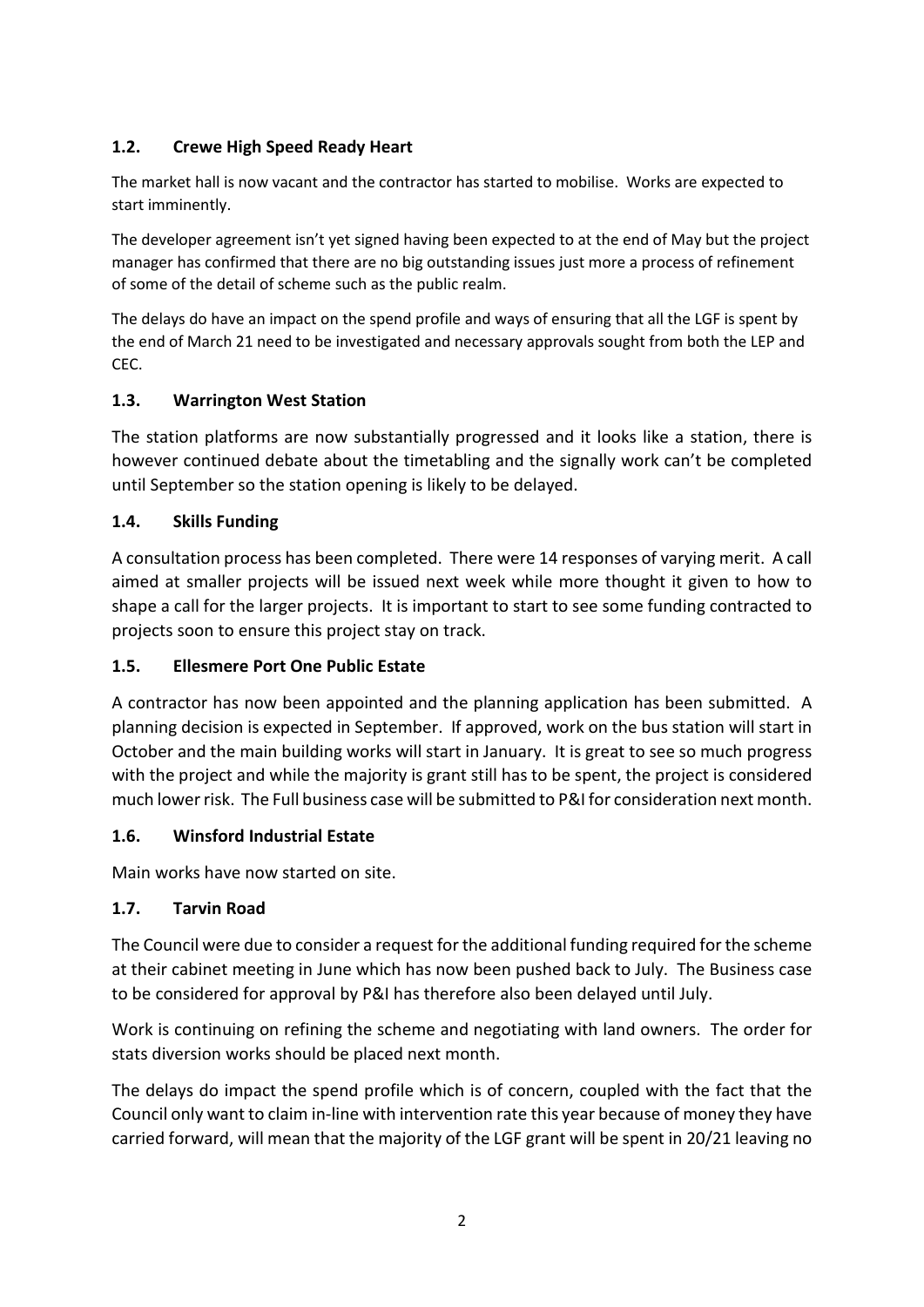room for slippage and puts the funding at risk if work at least to the value of grant is not completed.

## **1.8. Omega Local Highways scheme**

The original scheme has evolved and won't cost as much as anticipated. There are two schemes which form part of package of Warrington West transport interventions which would seems sensible to consider for funding and inclusion in the request for LGF funding at next month's P&I meeting.

## **1.9. Sustainable Travel**

CWAC has made some good progress with its sustainable travel projects. Sutton Way was due to be considered for approval by P&I this month but has slipped due to an issue with funding from a developer. It is hoped this is resolve d within the next few weeks so that the scheme can be considered next month and work start soon after subject to approval.

WBC are making good progress with land negotiations for Omega Boulevard scheme and have had only three objections to the CPO. The inquiry is likely to be September.

CEC also continues to progress their schemes and will submit them for approval in September. In recognition of the slow progress with the schemes, formal project management structures have now been put in place which reflect those of the larger CEC scheme's which is good to see and helps give confidence that the schemes will be developed on time.

## **1.10. Energy Fund**

The Strategy Committee agreed some new priorities for a call for this fund. It is really important given the likely nature of the projects that will request funding that a call is issued soon, so that there is adequate time to work up business plans, seek necessary approvals, contract projects and get the funding spent by March 21.

| <b>Industrial Clusters</b>        | £2,250,000 |
|-----------------------------------|------------|
|                                   |            |
| <b>Nuclear sector development</b> | £1,000,000 |
|                                   |            |
| <b>Low Carbon Futures</b>         | £900,000   |
|                                   |            |
| <b>GRAND TOTAL</b>                | £4,150,000 |

The agreed call areas are:

## **2. Finance**

In total there are 35 projects in the LGF programme, of which 12 have now completed. The total LGF spent to date is £90.1m, meaning that 65% of the funding under the LEP's control has now been spent.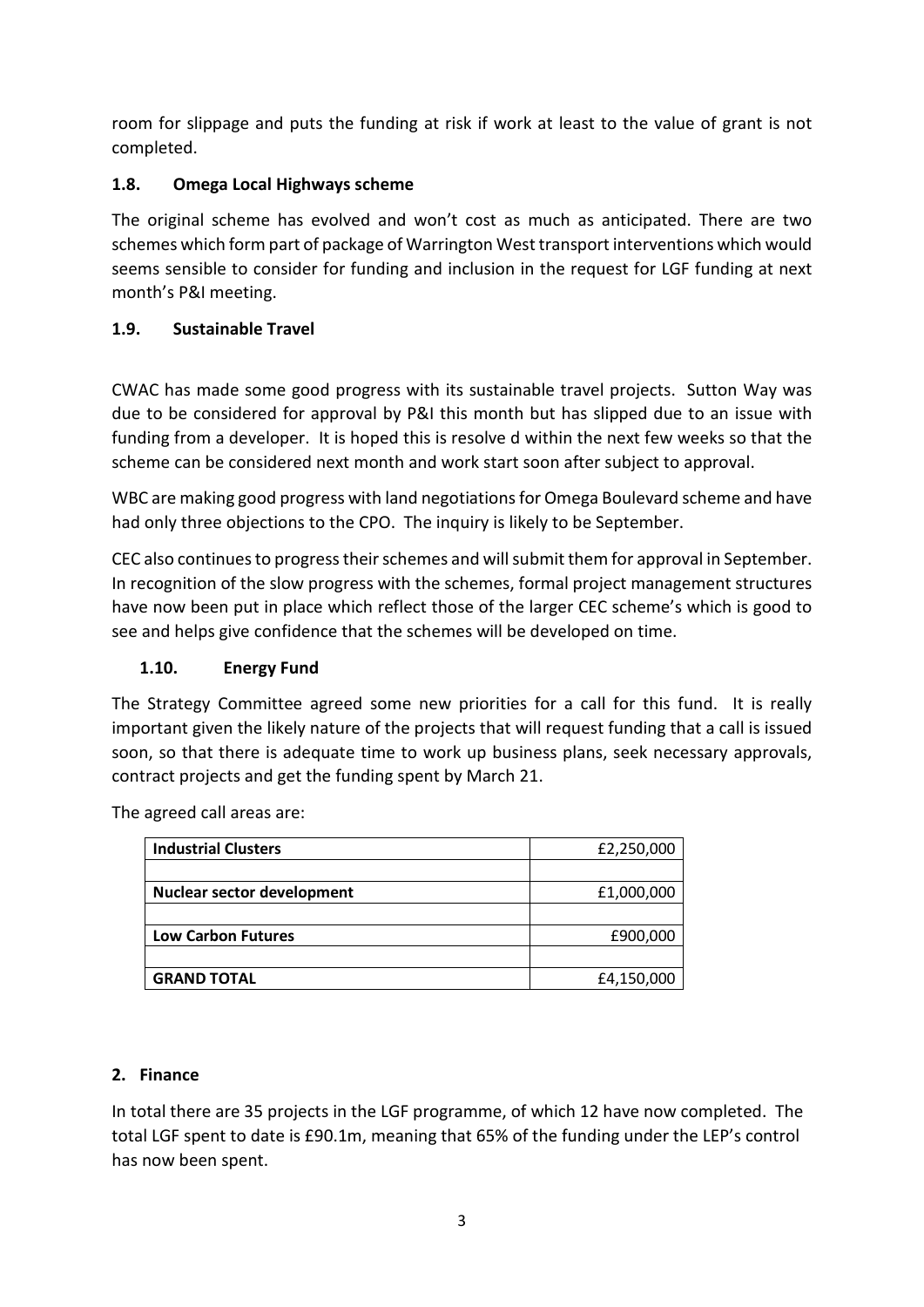The LGF programme has got 22 months left to run. All funding has to be spent by March 21. Any LGF grant not spent by this time will be lost.

## **2.1. Issue**

Every April BEIS pay the LEP an LGF allocation for the year. The funding profile has been imposed on the LEP and doesn't reflect the typical lifecycle of projects or a programme. The LEP's concern about the profile has been raised a number of times with BEIS and noted.

The LEP has exceeded the LGF funding profile for the last two years but is carrying an underspend from the first two years of the programme which has only reduced slightly over the last two years. The allocation of £45m in 16/17 was particularly difficult to spend given that early stage many of the projects in the programme.

BEIS have now made it clear that the underspend from 16/17 has to be spent by the end of this year along with this year's allocation of £8.2m. The total amount required to be defrayed this year is therefore £25m.

All projects were asked to submit profiles for the year and the total forecast to be spent this year has fallen to £14m. This time last year project leads reported that they expected to spend £23m in 18/19 and £28.5m in 19/20. The actual spend for 18/19 was £19m and was partly achieved by claiming £5.04m for Poynton Relief Road. Without this, we would have failed to meet the BEIS profile.

As can be seen there has been significant slippage. While a significant amount of the slippage can be attributed to a small number of projects, almost all projects have had a degree of slippage.

## **2.2. Potential options:**

Look at alternatives projects to spend the money, whilst still ensuring outputs already contracted on projects can be achieved.

The LEP to issue calls for the Energy fund and Skills fund as soon as practically possible with a view to contracting projects by late summer.

All projects to claim LGF at 100% of costs this year up to a maximum of 90% of the grants.

LEP to pay both the LEP's contribution and CEC's contribution of any of Life Sciences Fund's drawdowns in 19/20 CEC's 18/19 contributions of £488,599 up to the maximum LEP contribution of £10m. CEC to then pay the LEP's contributions next year.

Look at ways to accelerate the development of projects by providing extra capacity to develop for instance the sustainable travel projects. Closely manage the contracts to prevent further slippage.

## **2.3. Proposal for all three Local Authorities**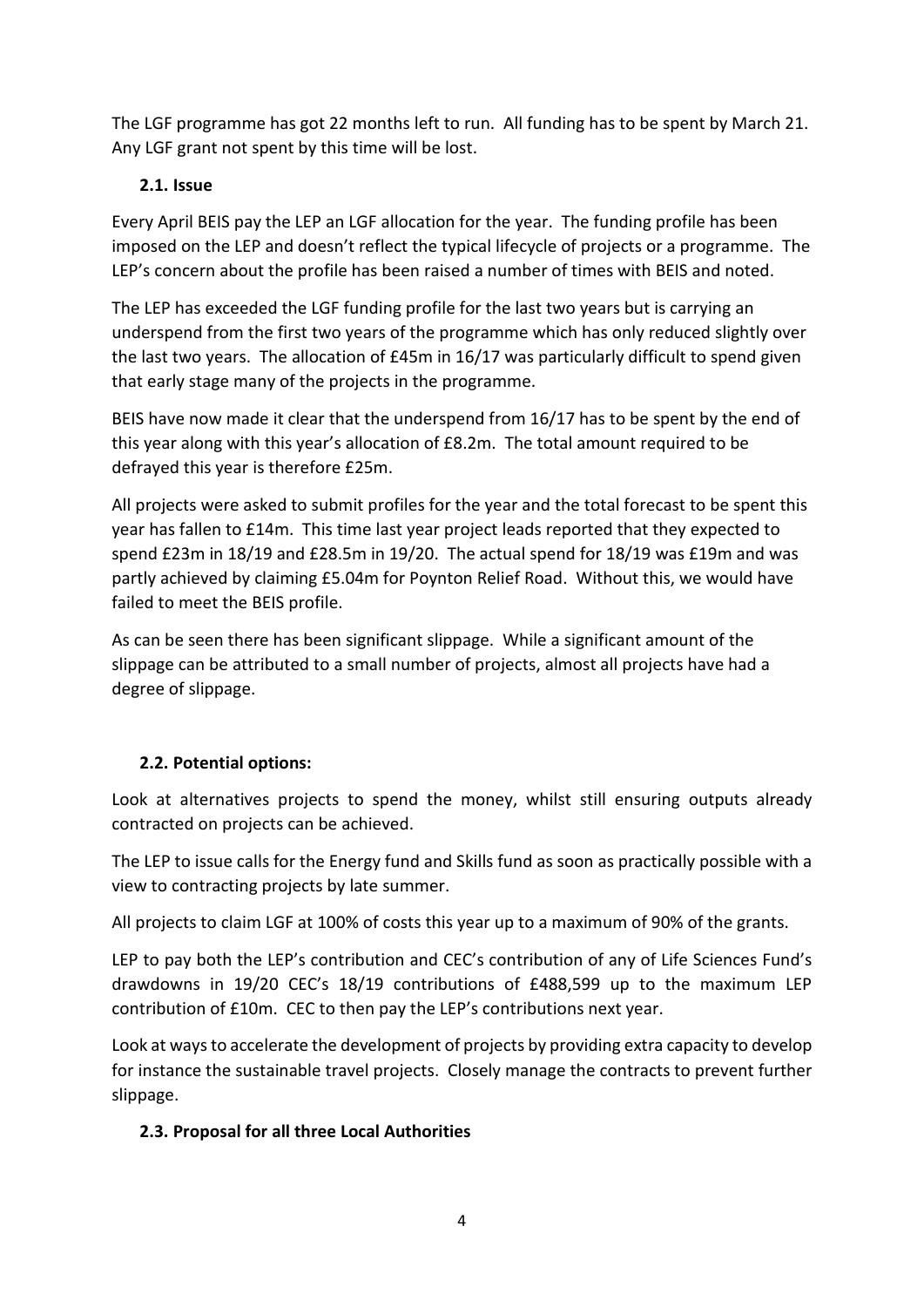The issue of LGF spend was raised at a directors meeting in the first week of June and the directors were tasked at looking at potential ways to mitigate slippage and achieve spend this year.

## **2.4. Cheshire East Council**

Crewe High Speed ready Heart has been given conditional approval of £10m of LGF. The project has slipped significantly since the Outline Business Case was produced. The project now looks like it might not achieve £10m of spend by the March 2021. To prevent the loss of grant funding, it is proposed that the Congleton Link Road project which forms part of the LGF programme, claims up to £7m of LGF grant. This will displace £7m of CEC funding to be set aside to fund the CHSRH project.

LEP to pay both the LEP's contribution and CEC's contribution of any of Life Sciences Fund's drawdowns in 19/20 CEC's 18/19 contributions of £488,599 up to the maximum LEP contribution of £10m. CEC to then pay the LEP's contributions next year.

Action required: CEC to approve this approach.

Proposal to be considered by the LEP's Performance and Investment Committee

Offer letter to be issued to CEC for CLR. Revised offer letter to be issued to CEC for CHSRH. Both offer letters to reference the proposal above.

CEC to submit a claim for CLR for £7m (project has spent £22m) at the end of quarter 2.

Submit revised claim to CEC for the Life Sciences Fund to substitute CEC's contributions for LGF for 18/19 drawdowns.

## **2.5. Cheshire West and Chester Council**

There are three projects which have experienced some slippage which between them currently are forecasting to spend £7.5m of LGF in 20/21. Allowing for some potential further slippage this could put some of this funding at risk.

CWAC has spent £13.4m developing the Northgate project, with the contractor now appointed and planning for the first phase of works submitted in May. The LEP granted CWAC £13.5m towards the new Bus station as part of the initial work on the Northgate project. The project completed in May 17 with £7m of CWAC funding. Subject to both LEP and CWAC approval there is the potential to move some of the LGF for A51 Tarvin Road, Ellesmere Port One Public Estate and Winsford Industrial Land to replace either some of the CWAC funding on Northgate or the Bus Station on the understanding that the displaced council funding is ringfenced for the completion of the aforementioned schemes.

## **2.6. Warrington Borough Council**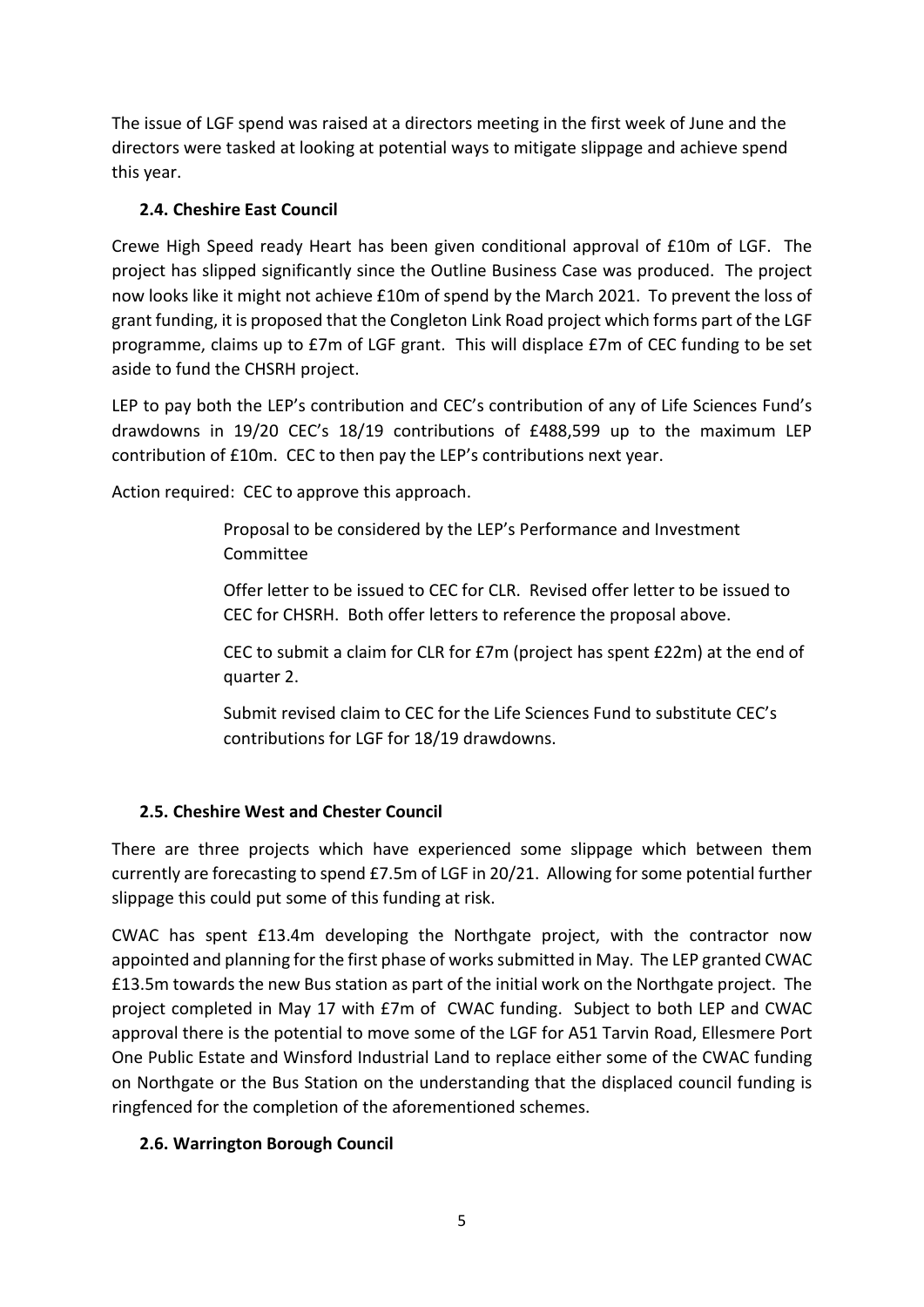When seeking approval for the Omega Local Highways Scheme, wrap the proposals into one wider programme of projects for Warrington West, to include Warrington West Station and Omega to Burtonwood Boulevard which have already been approved and include the Trigger Pond Junction and Warrington West station sustainable access scheme. A claim could then be submitted for up to 90% of the combined grant, enabling another £3m to be claimed this year and reduces the risk of any issues if Omega or the sustainable transport schemes are delayed for any reason.

### **3. Evergreen Fund**

Please see separate paper.

### **4. Growing Places Fund (GPF) Update**

The sale of two plots at Cheshire Green Employment park have completed. There is interest in a number of other plots and heads of terms have been agreed. A contract has been awarded to build the spine road.

An updated valuation has been requested before further funding is paid and charges lifted from further plots.

An application for an office development in Chester is still being developed

City Place – Paper went to Strategy Committee 17 May. Strategy Committee were supportive of the principle of making a GPF loan, but subject to further clarifications and negotiations with the applicant. Key point for LEP is to ensure that we have a parent company guarantee for the 25% of the loan not underwritten by CWAC. Expect to return to July Strategy Committee for further consideration.

Glasshouse – works progressing well, expect practical completion by October 2019. First claim of £520k paid in February (against total grant of £3.87m). Next claim expected at end of the quarter.

### **5. Outputs**

The outputs will be updated for the next meeting when the q1 reports have been received.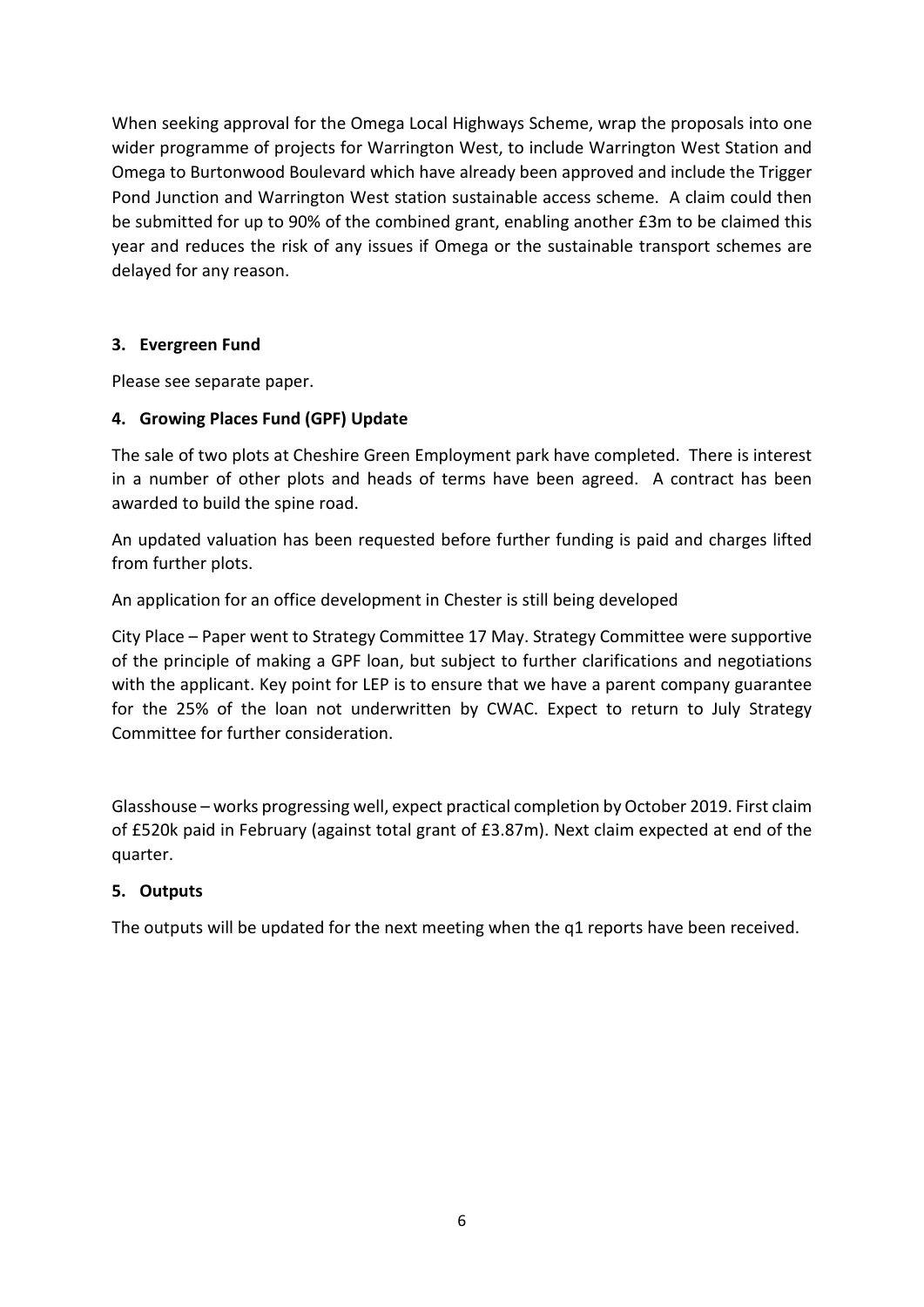## **1. Risks**

The top corporate and programme risks are shown below.

## **Corporate**

| <b>RISK SCENARIO</b>                                                                                                                                               |                                                                                                                                                                           | <b>FUTURE CONTROLS /</b><br><b>MITIGATION MEASURES</b>                                                                                                                                                                     | <b>Residual risk rating</b> |                              |              |
|--------------------------------------------------------------------------------------------------------------------------------------------------------------------|---------------------------------------------------------------------------------------------------------------------------------------------------------------------------|----------------------------------------------------------------------------------------------------------------------------------------------------------------------------------------------------------------------------|-----------------------------|------------------------------|--------------|
| <b>RISK</b>                                                                                                                                                        | <b>IMPACT</b>                                                                                                                                                             |                                                                                                                                                                                                                            | <b>IMPACT</b><br>${1-5}$    | <b>LIKELIHOOD</b><br>${1-5}$ | <b>TOTAL</b> |
| Not complying with the General<br>Data Protection regulation                                                                                                       | Could lead to legal action against the<br>LEP by not conforming.                                                                                                          | Consultants now appointed to<br>assist the LEP to putting<br>systems processes in place to<br>aid GDPR compliance. Ensure<br>GDPR is taken into account<br>when designing /specifying the<br>new CRM system.               | 4                           | 3                            | 12           |
| Clear policy on entertainment<br>including alcohol is required,<br>without which there may be<br>criticism of expenditure.                                         | Reputational damage to the company<br>and questions over transparency of<br>process and impropriety could be<br>raised.                                                   | Clear policy on the purchase of<br>Alcohol and corporate<br>entertainment. Add notes to<br>credit card statements with<br>details of event attended and<br>who was present when there<br>are transactions for hospitality. | 4                           | 3                            | 12           |
| Rapid increase in staff and<br>range of responsibilities may<br>lead to a failure in corporate<br>systems which need to keep up<br>with the expansion of the team. | reputational damage. Issues with staff<br>management, morale and retention.<br>Exposes the LEP to legal challenge if<br>robust systems and processes are not<br>in place. | HR support to be bought in to<br>review systems and processes.<br>Consideration given to ongoing<br>support. Review corporate<br>systems including HR and<br>Finance in line with scale and<br>scope of the LEP.           | 4                           | 3                            | 12           |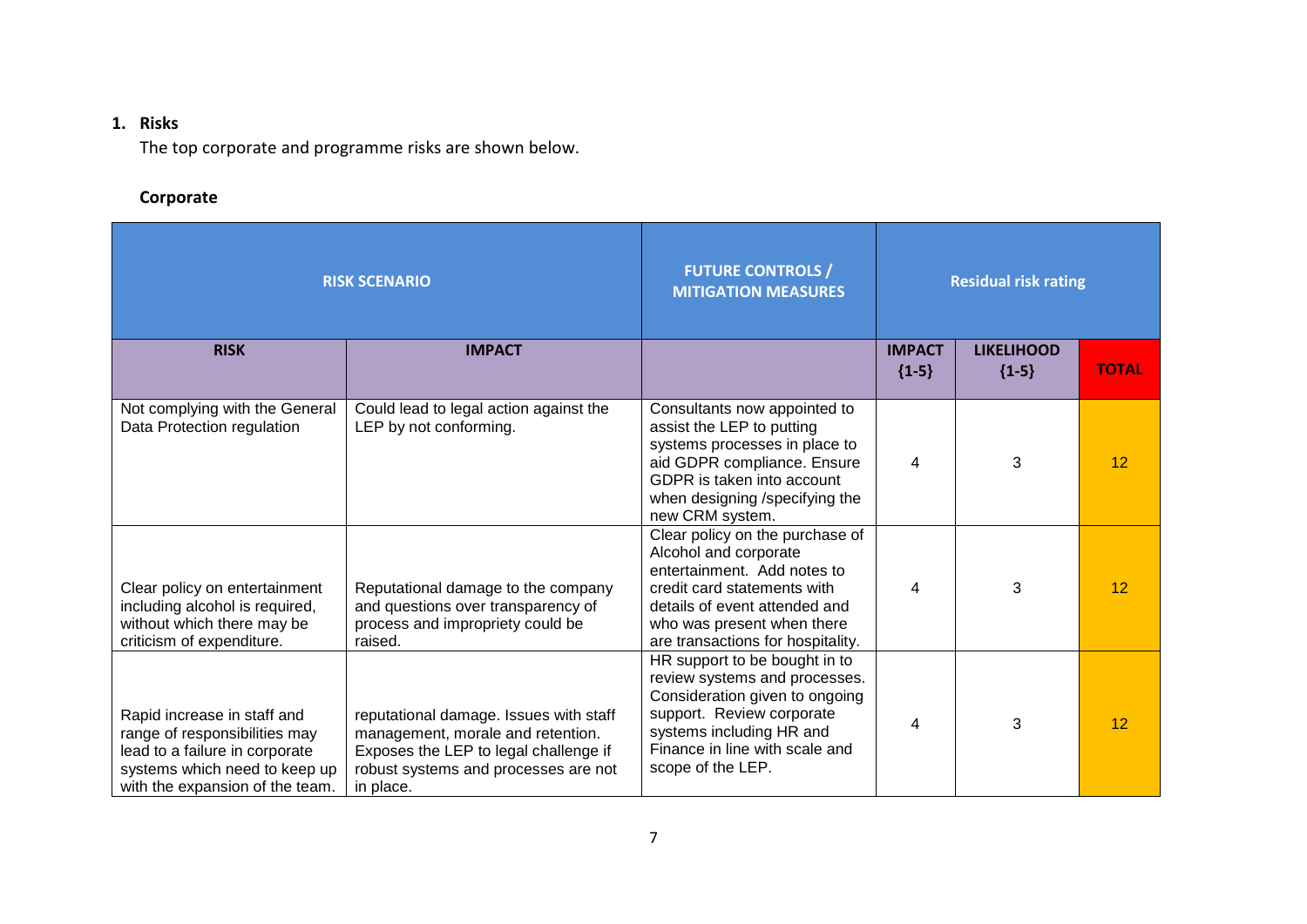| Failure to meet BEIS profile<br>and spend all the LGF carried<br>forward by March 20                   | Loss of funding and reputational<br>damage                                                                                                                                                                                 | Work with local authorities to<br>look at how spend can be<br>maximised and the risk of<br>slippage minimised.                                                                                                                                                                                                                                                                                      | 4 | 3 | 12 |
|--------------------------------------------------------------------------------------------------------|----------------------------------------------------------------------------------------------------------------------------------------------------------------------------------------------------------------------------|-----------------------------------------------------------------------------------------------------------------------------------------------------------------------------------------------------------------------------------------------------------------------------------------------------------------------------------------------------------------------------------------------------|---|---|----|
| Loss of key staff                                                                                      | Causes continuity issues, loss of<br>knowledge and reduction in delivery<br>capability while new staff and employed<br>and get up to speed. Unable to carry out<br>key tasks. E.g. counter sign payments<br>and contracts. | Have adequate approved<br>delegation limits and<br>signatories. Make sure staff<br>don't operate in a vacuum and<br>that key tasks are understood<br>by at least one other member<br>of staff. E.g. how to use<br>payment systems. Look at<br>developing formal programme<br>to ensure we have ability to<br>cope in short term with loss of<br>member of staff. review and<br>update BCP annually. | 3 | 3 | 9  |
| Key stakeholders become<br>disengaged                                                                  | Loss of relationships and potential<br>influence and support for the LEP<br>activities                                                                                                                                     | Review and update stakeholder<br>and comms management plan.<br>Communications committee<br>now established (Marketing<br>Cheshire Board)                                                                                                                                                                                                                                                            | 3 | 3 | 9  |
| Key stakeholders become<br>disengaged                                                                  | Loss of relationships and potential<br>influence and support for the LEP<br>activities                                                                                                                                     | Review and update stakeholder<br>management plan. Establish a<br>communications committee                                                                                                                                                                                                                                                                                                           | 3 | 3 | 9  |
| Loss of core funding/<br>Uncertainty about funding from<br>year to year impacts on staff<br>retention. | Staff don't feel secure in their jobs which<br>could lead to a higher than expected<br>staff turnover, loss of expertise and<br>increase in recruitment costs                                                              | Look at developing other<br>funding streams and<br>developing an operational<br>surplus to provide a<br>contingency. Funding now<br>confirmed for two years. Build<br>up EZ reserves to give provide<br>appropriate cushion.                                                                                                                                                                        | 3 | 3 | 9  |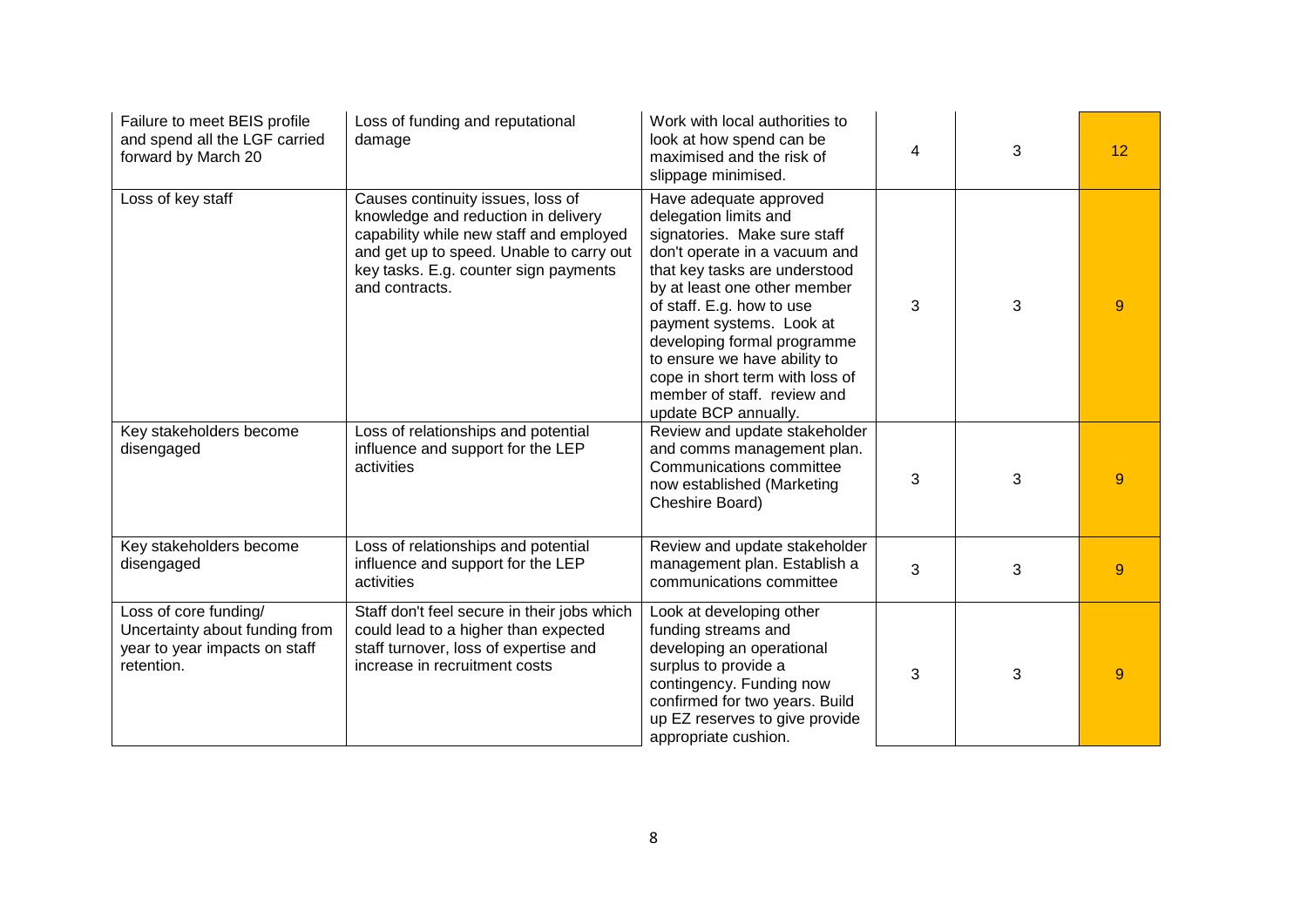| Not delivering programme level<br>outputs                                                 | Reputational damage and impact of<br>future awards of funding.<br>Clawback/repayment of grants | Ongoing monitoring and early<br>identification of any slippage.<br>Consider how projects are<br>contracted robustly.                                                  |  | 9 |
|-------------------------------------------------------------------------------------------|------------------------------------------------------------------------------------------------|-----------------------------------------------------------------------------------------------------------------------------------------------------------------------|--|---|
| To maintain compliance with<br>the AF time and money needs<br>to be spent on the website. | Failure to do so, risk non compliance<br>and damage to reputation                              | Ensure adequate budget is<br>available to make necessary<br>updates and that staff are<br>updating the website as<br>necessary with for instance<br>committee papers. |  | 9 |

## **Programme Risks**

| <b>RISK SCENARIO</b>                                                                                           |                                                                                                                                                                             | <b>EXISTING CONTROLS /</b><br><b>MITIGATION MEASURES</b>                                                                                                                                                                                        | <b>FUTURE RISK RATING</b> |                              |              |
|----------------------------------------------------------------------------------------------------------------|-----------------------------------------------------------------------------------------------------------------------------------------------------------------------------|-------------------------------------------------------------------------------------------------------------------------------------------------------------------------------------------------------------------------------------------------|---------------------------|------------------------------|--------------|
| <b>RISK</b>                                                                                                    | <b>IMPACT</b>                                                                                                                                                               |                                                                                                                                                                                                                                                 | <b>IMPACT</b><br>${1-5}$  | <b>LIKELIHOOD</b><br>${1-5}$ | <b>TOTAL</b> |
| Unable or delayed in securing<br>funding package from local<br>authorities for the EZ investment<br>programme. | Loss of retained business rate income,<br>stalled developments, reputational risk<br>to the LEP amongst stakeholders.<br>Unable to realise the full potential of<br>the EZ. | Investment prospectus and<br>cashflow submitted to Local<br>authorities. Meetings with<br>s151 officers set up. Benefits<br>of funding EZ clearly<br>articulated to LAs. Fall back<br>position is to cash flow early<br>interventions from GPF. | 5                         | 3                            | 15           |
| Crewe Hub - Risk that the<br>funding isn't fully spent due to<br>the delays with the project                   | Reputational risk. Not achieving the<br>maximum connectivity to the Hub and<br>thereby reducing the economic<br>benefits of the Hub and VfM.                                | Working closely with CEC, DfT<br>and the rail industry to deliver<br>a scheme which supports the<br>wider economic growth of the<br>region.                                                                                                     | 5                         | 3                            | 15           |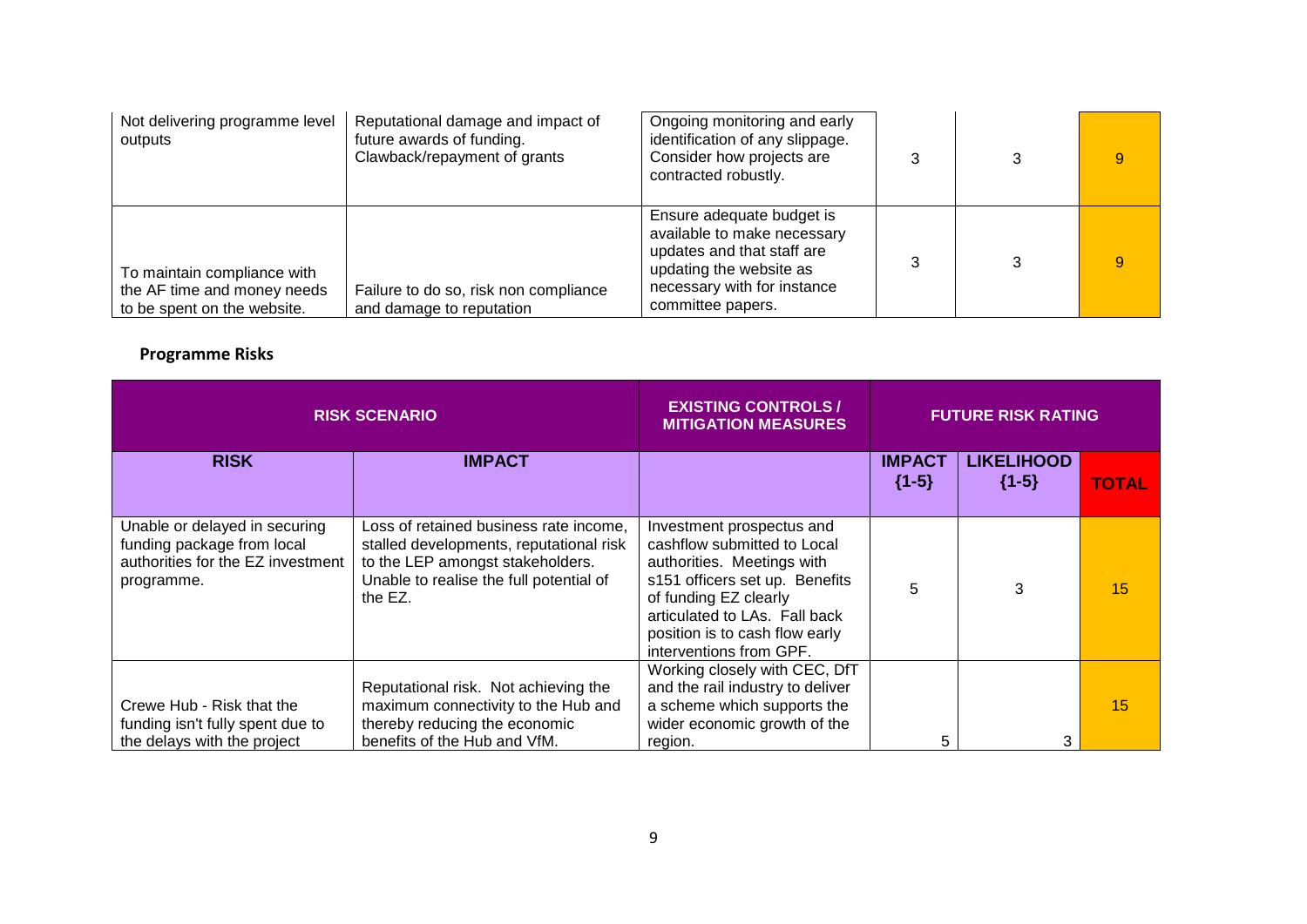| Lack of suitable projects that<br>you can utilise the LGF Energy<br>Funding within the<br>timescales/delays to issuing a<br>new call for the fund reduces the<br>ability to spend the funding and<br>impacts profile                                                                                                                                                                                                                                   | Loss of funding and reputational<br>damage                                                                                                                                                                                                                                                                                                                                                                                                                                          | Wait for the LIS to be<br>developed and then look to<br>generate interest from projects<br>which are clearly aligned to the<br>LEP to maximise benefit                                                                                                                                             | 4 | 3 | $12 \overline{ }$ |
|--------------------------------------------------------------------------------------------------------------------------------------------------------------------------------------------------------------------------------------------------------------------------------------------------------------------------------------------------------------------------------------------------------------------------------------------------------|-------------------------------------------------------------------------------------------------------------------------------------------------------------------------------------------------------------------------------------------------------------------------------------------------------------------------------------------------------------------------------------------------------------------------------------------------------------------------------------|----------------------------------------------------------------------------------------------------------------------------------------------------------------------------------------------------------------------------------------------------------------------------------------------------|---|---|-------------------|
| Inadequate funding provided to<br>meet initial running costs of<br>Evergreen fund                                                                                                                                                                                                                                                                                                                                                                      | Unable to secure ERDF funding.<br>Potential loss of funding and<br>reputational damage                                                                                                                                                                                                                                                                                                                                                                                              | Look to reduce costs and look<br>at alternative sources of<br>funding                                                                                                                                                                                                                              | 4 | 3 | 12                |
| Not having a quality pipeline of<br>projects and/or lack of finance to<br>develop quality business cases.                                                                                                                                                                                                                                                                                                                                              | Inability to delivery SEP priorities.<br>Reputational Damage. Impacts ability<br>to secure funding to deliver projects<br>e.g. SPF.                                                                                                                                                                                                                                                                                                                                                 | LEP to develop funding stream<br>which will catalyse support for<br>development. Work closely<br>with 3 LAs to develop schemes<br>which meet SEP priorities.                                                                                                                                       | 4 | 3 | 12                |
| Lack of suitable projects and/or<br>appropriate match funding to<br>form ESIF programme<br>pipeline to meet eligible criteria<br>including meeting cross cutting<br>thematic objectives. Final<br>allocations to be made by end of<br>2019 or unallocated funds will<br>be taken into central Reserve<br>Fund. Lack of partner support to<br>deploy remaining funds and<br>sources of match funding<br>particularly under the European<br>Social Fund. | ESIF programme does not meet its<br>outputs/outcomes which could result in<br>loss of funding for the sub region.<br>Damage to LEP reputation and<br>credibility both locally and nationally as<br>well as with Government which could<br>impact on consideration for future<br>funding rounds i.e. the future<br>prosperity fund.<br>Loss of funding to the Sub Region to<br>support delivery of growth, jobs and<br>businesses in Cheshire and<br>Warrington and delivery of SEP. | Continue to work with partners<br>to develop pipeline. CLG<br>figure for ERDF as of January<br>19 shows that £10.5m is left to<br>allocate. Two further calls<br>planned for 2019. For ESF<br>there is circa £6m remaining to<br>allocate, funding calls are<br>planned for July and Sept<br>2019. | 4 | 3 | 12                |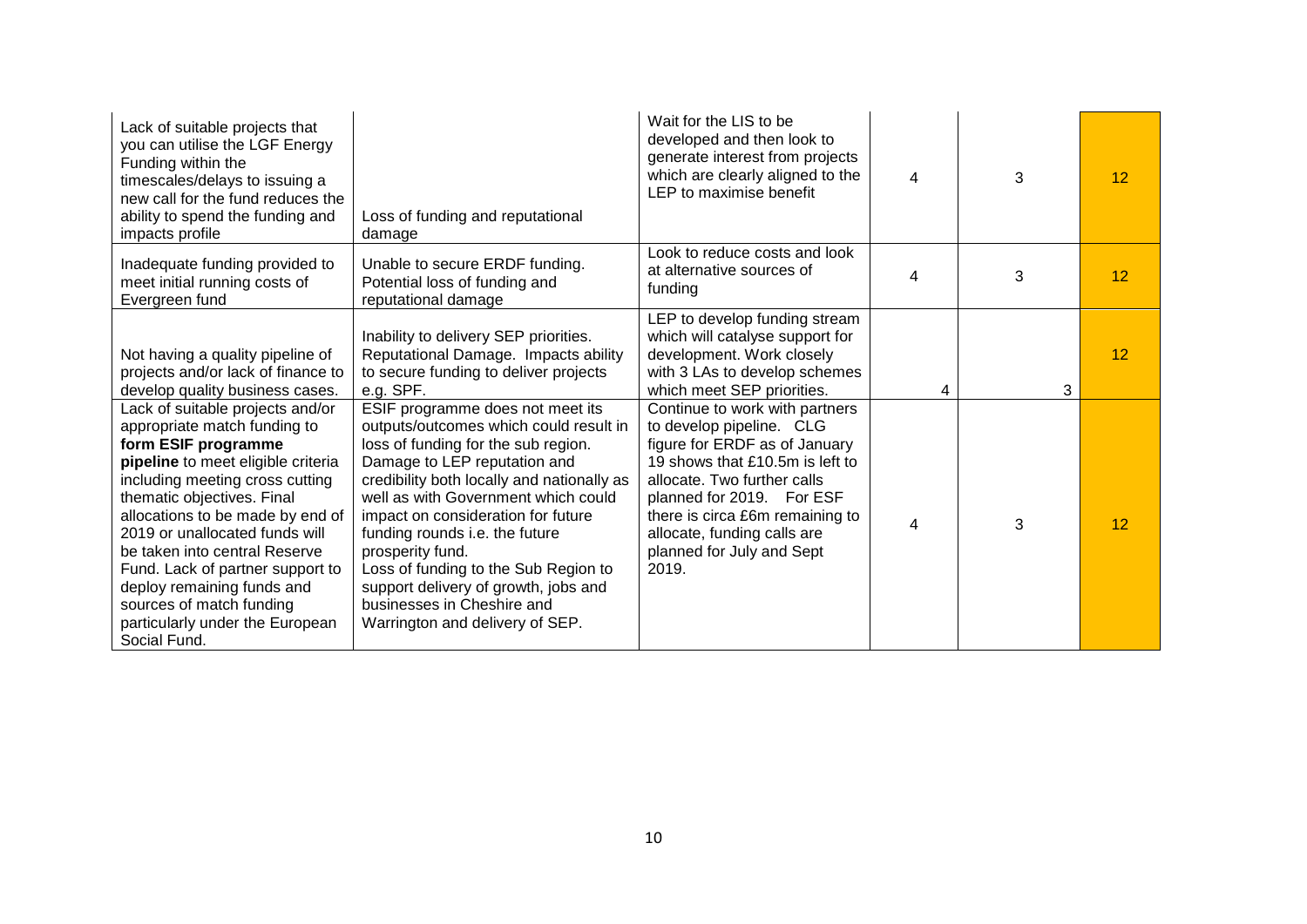| Thematic objective 4 (Low<br>Carbon) is not delivered in full<br>(maximum £16.3m programme)<br>This priority is currently the least<br>committed with latest figures<br>showing £4.8m left to allocate.<br>The funding has challenging<br>output targets and evidence<br>requirements. | Potential loss of ERDF funding to the<br>sub region if not all the Low Carbon<br>allocation is not fully spent and ESIF<br>programme does not meet its<br>outputs/outcomes which could result in<br>loss of funding from the sub region.<br>Damage to LEP reputation and<br>credibility both locally and nationally as<br>well as with the EU which could impact<br>on consideration future funding<br>rounds. | - Low Carbon strategy group<br>set up to specifically focus on<br>development and delivery of<br>the Low Carbon thematic<br>objective and to identify<br>suitable projects for delivery of<br>remaining £4.8m budget.<br>- A Low Carbon Action plan<br>has been completed which will<br>help inform the calls this year.<br>- Allocation of £3m to NPIF to<br>finance Low Carbon projects.<br>£4.1m of LGF available which<br>could be used as match<br>against projects.<br>Two further ERDF calls<br>planned for 2019 | 4 | 3 | 12 |
|----------------------------------------------------------------------------------------------------------------------------------------------------------------------------------------------------------------------------------------------------------------------------------------|----------------------------------------------------------------------------------------------------------------------------------------------------------------------------------------------------------------------------------------------------------------------------------------------------------------------------------------------------------------------------------------------------------------|-------------------------------------------------------------------------------------------------------------------------------------------------------------------------------------------------------------------------------------------------------------------------------------------------------------------------------------------------------------------------------------------------------------------------------------------------------------------------------------------------------------------------|---|---|----|
| Out of a total programme of<br>£70m only £27m is currently<br>"Live". There is therefore a risk<br>non delivery, underspend and<br>the quality of the applications<br>under consideration cannot be<br>guaranteed.                                                                     | Potential loss of ERDF funding to the<br>sub region if all allocation is not fully<br>spent and ESIF programme does not<br>meet its outputs/outcomes which could<br>result in loss of funding from the sub<br>region.<br>Damage to LEP reputation and<br>credibility both locally and nationally as<br>well as with the EU which could impact<br>on consideration future funding<br>rounds.                    | £33m of applications are<br>currently in assessment stage<br>either full or outline. Carry on<br>working with applicants to<br>develop bids and interest in<br>future funding rounds.                                                                                                                                                                                                                                                                                                                                   | 4 | 3 | 12 |
| Crewe High Speed Ready Heart<br>fails to spend all the LGF due to<br>delays with the programme                                                                                                                                                                                         | Loss of LGF, Funding gap for the<br>council, reputational damage to the<br>LEP and Council. May impact ability<br>to secure future funding. Impacts the<br>LEP rating                                                                                                                                                                                                                                          | Council looking at options for<br>achieving spend including<br>making stage payments to the<br>developer. Need to look to see<br>if there are other project to<br>spend the LGF on within the<br>council.                                                                                                                                                                                                                                                                                                               | 4 | 3 | 12 |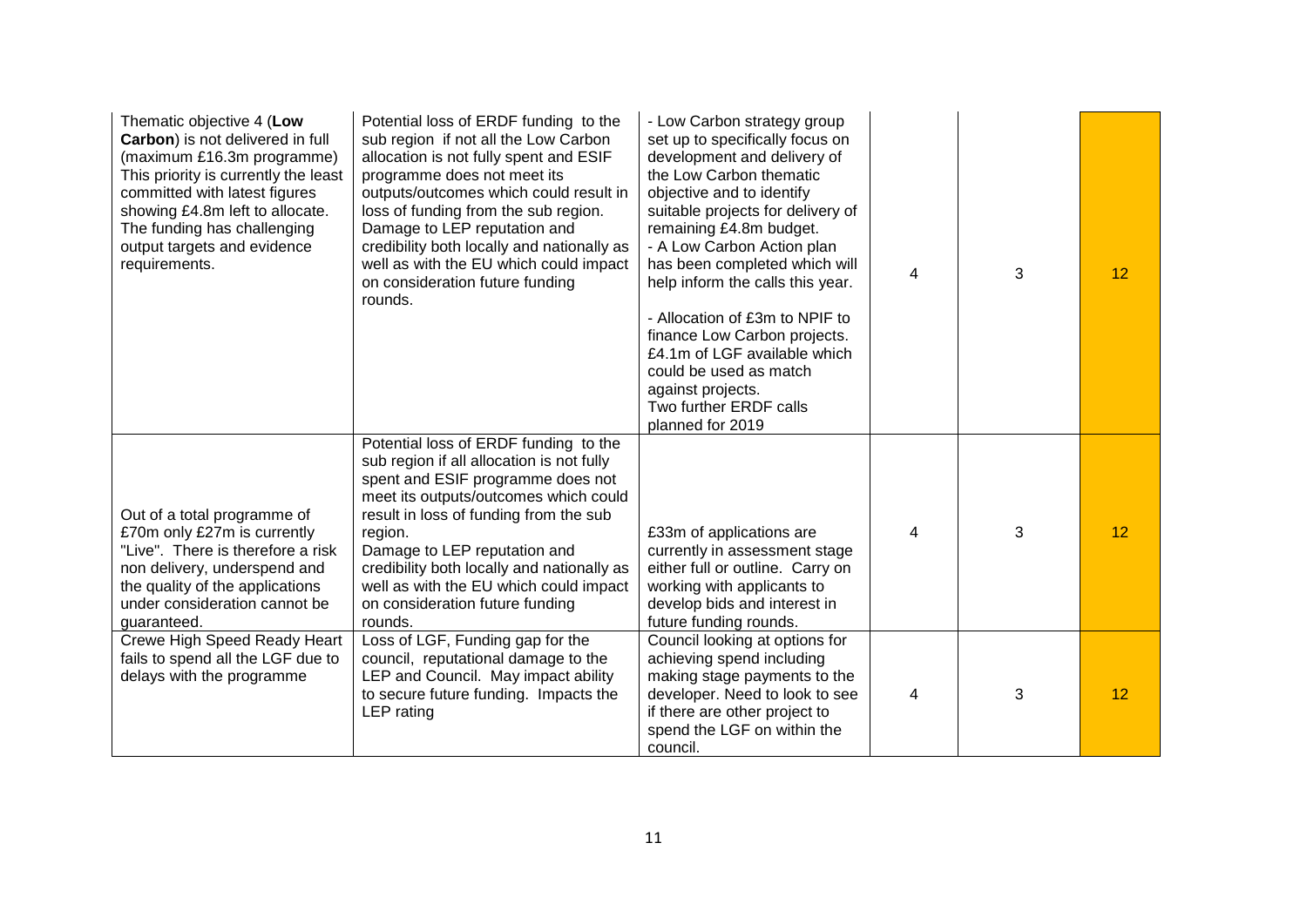| Date updated:                                                           | 14/06/2019                           |                        |                          |                               |                          |                             |                        |                          |                          |                            |                                                                                              |
|-------------------------------------------------------------------------|--------------------------------------|------------------------|--------------------------|-------------------------------|--------------------------|-----------------------------|------------------------|--------------------------|--------------------------|----------------------------|----------------------------------------------------------------------------------------------|
| Project                                                                 | Total project cost $(f)$ Total grant |                        |                          | Paid in 15/16   Paid in 16/17 |                          | Paid in 17/18 Paid in 18/19 | Paid to date           | Profiled 19/20           | 20/21                    | <b>Total</b>               | <b>Comment</b>                                                                               |
| <b>LGF1/2</b>                                                           |                                      |                        |                          |                               |                          |                             |                        |                          |                          |                            |                                                                                              |
| <b>BEIS funding Profile</b>                                             |                                      |                        | 14,520,000               | 45,787,235                    | 7,920,938                | 7,521,336                   |                        | 3,990,092                | 4,712,629                | 84,452,230                 |                                                                                              |
| <b>Balance c/f (defrayed by CEC)</b>                                    |                                      |                        |                          |                               | 19,718,528               | 19,744,168                  |                        | 16,763,765               | 5,725,364                |                            |                                                                                              |
| Total Balance (profile +c/f)                                            |                                      |                        | 14,520,000               | 45,787,235                    | 27,639,466               | 27,265,504                  |                        | 20,753,857               | 10,437,993               |                            |                                                                                              |
| <b>Completed Projects</b><br><b>Chester Central</b>                     | 21,637,682                           | 13,500,000             | 6,287,993                | 7,212,007                     | $\sim$                   | $\sim$                      | 13,500,000             | $\sim$                   |                          | 13,500,000                 |                                                                                              |
| Thornton Science Park                                                   | 17,382,850                           | 6,800,000              | 2,500,000                | 4,300,000                     |                          |                             | 6,800,000              |                          |                          | 6,800,000                  |                                                                                              |
| Housing Fund Revenue (CWAC)                                             | 7,500,000                            | 7,500,000              | 7,500,000                |                               |                          |                             | 7,500,000              |                          |                          | 7,500,000                  |                                                                                              |
| DfT Tail majors including Crewe Green Link Road                         | 25,747,350                           | 4,800,000              | 4,800,000                |                               |                          |                             | 4,800,000              |                          |                          | 4,800,000                  |                                                                                              |
| <b>Birchwood Pinchpoint</b>                                             | 4,986,000                            | 2,140,000              | 2,140,000                |                               |                          |                             | 2,140,000              |                          |                          | 2,140,000                  |                                                                                              |
| M62 J8 Junction Improvements (Omega)                                    | 11,690,000                           | 5,000,000              |                          | 2,476,986                     | 2,523,014                | $\sim$                      | 5,000,000              |                          |                          | 5,000,000                  | Fully claimed                                                                                |
| Reaseheath Agri Tech Centre                                             | 7,457,972                            | 2,475,000              | 835,000                  | 1,069,000                     | 447,250                  | 123,750                     | 2,475,000              |                          |                          |                            | 2,475,000   Fully claimed                                                                    |
| Reaseheath Employer Focused Hub                                         | 1,889,307                            | 674,850                | 41,000                   | 412,000                       | 188,108                  | 33,743                      | 674,851                |                          |                          |                            | 674,851 Fully claimed                                                                        |
| Reaseheath Sports Science and Performance Academy (osprey)              | 6,169,154                            | 2,169,750              | 330,000                  | 1,179,000                     | 552,263                  | 108,488                     | 2,169,751              |                          |                          |                            | 2,169,751   Fully claimed                                                                    |
| Reaseheath Learning Hub and Accommodation                               | 11,244,158                           | 3,582,315              | 927,000                  | 1,685,000                     | 791,200                  | 179,116                     | 3,582,316              |                          |                          |                            | 3,582,316 5% left to claim                                                                   |
| Ellesmere Port and Chester Campus remodelling<br>Crewe Green Roundabout | 3,791,198<br>7,500,000               | 3,198,000<br>3,300,000 |                          | $\sim$<br>381,480             | 955,797<br>962,527       | 2,242,203<br>1,955,993      | 3,198,000<br>3,300,000 |                          |                          |                            | 3,198,000 Complete<br>3,300,000 updated 17.04.18                                             |
| <b>Live Projects</b>                                                    |                                      |                        |                          |                               |                          |                             |                        |                          |                          |                            |                                                                                              |
| Sydney Road Bridge                                                      | 10,378,000                           | 5,850,000              |                          | 800,000                       | 1,367,646                | 3,097,200                   | 5,264,846              | 585,154                  |                          |                            | 5,850,000   Updated April 19                                                                 |
|                                                                         |                                      |                        |                          |                               |                          |                             |                        |                          |                          |                            | Updated May 19 to show LGF being used to pay CEC's payments                                  |
| GM & Cheshire Life Science Investment Programme                         | 31,982,000                           | 10,000,000             | 1,459,007                | 2,269,702                     | 3,273,616                | 1,628,659                   | 8,630,983              | 1,369,017                | $\Omega$                 |                            | 10,000,000 lincluding those paid by CEC in 18/19                                             |
| Warrington Waterfront (Centre Park Link)                                | 19,891,000                           | 5,300,000              |                          | 2,383,532                     | 1,804,104                | 582,364                     | 4,770,000              |                          | 530,000                  |                            | 5,300,000 Updated April 19                                                                   |
| <b>Warrington West Station</b>                                          | 19,694,000                           | 6,530,000              |                          | 1,900,000                     | 3,167,429                | 809,571                     | 5,877,000              | 653,000                  |                          |                            | 6,530,000   Updated April 19                                                                 |
|                                                                         |                                      |                        |                          |                               |                          |                             |                        |                          |                          |                            |                                                                                              |
| Ellesmere Port Central Development Zone                                 | 17,392,000                           | 8,332,228              |                          |                               |                          | 361,413                     | 361,413                | 4,566,000                | 3,404,815                |                            | 8,332,228 Updated may 19 to show 100% of costs being met by LGF for the yr                   |
| Poynton Relief Road                                                     | 50,700,000                           | 5,600,000              |                          | $\sim$                        | $\sim$                   | 5,040,000                   | 5,040,000              |                          | 560,000                  |                            | 5,600,000 Updated April 19                                                                   |
| Total LGF 1/2 spend                                                     | 277,032,670                          | 96,752,143             | 26,820,000               | 26,068,707                    | 16,032,952               | 16,162,500                  | 85,084,158             | 7,173,171                | 4,494,815                | 96,752,145                 |                                                                                              |
| Funding defrayed on CEC projects                                        |                                      |                        | $\overline{\phantom{a}}$ | 19,718,528                    |                          |                             |                        |                          |                          |                            |                                                                                              |
|                                                                         |                                      |                        |                          |                               |                          |                             |                        |                          |                          |                            | 12,073,850                                                                                   |
|                                                                         |                                      | Indicative             |                          |                               |                          |                             |                        |                          |                          |                            |                                                                                              |
| LGF3                                                                    |                                      | allocation / Profile   |                          |                               |                          |                             |                        |                          |                          |                            |                                                                                              |
| <b>BEIS funding Profile</b>                                             |                                      |                        |                          |                               | 10,348,178               | 8,494,566                   |                        | 4,244,678                | 20,192,577               | 61,549,115                 |                                                                                              |
| Crewe High Speed-ready Heart Town Centre Regeneration                   |                                      |                        |                          |                               |                          |                             |                        |                          |                          |                            | Profile from CEC updated 23.04.19 and changed to use LGF at 100%                             |
| Programme                                                               | 24,700,000                           | 10,000,000             |                          |                               | 480,269                  | 324,471                     | 804,740                | 3,300,000                | 5,895,260                |                            | 10,000,000 of costs + claiming CEC's contribution fom last year                              |
| Unlocking Winsford Industrial expansion Land                            | 10,900,000                           | 3,800,000              | $\sim$                   | $\sim$                        | 220,000                  | 189,041                     | 409,041                | 2,000,000                | 1,390,959                |                            | 3,800,000 Updated April 19                                                                   |
| <b>Tarvin Road</b>                                                      | 5,427,000                            | 3,663,000              |                          |                               | $\sim$                   | 285,990                     | 285,990                | 600,000                  | 2,777,010                |                            | 3,663,000   Based on profile provided April 18. Awaiting reprofile                           |
| Warrington East Highways Improvements                                   | 13,355,000                           | 6,900,000              |                          |                               | 1,510,255                | 2,019,877                   | 3,530,132              | 3,000,000                | 369,868                  | 6,900,000                  | Updated April 19                                                                             |
| Omega Local Highways Schemes phase 1                                    | 6,465,000                            | 4,300,000              |                          |                               |                          |                             | $\sim$                 | 500,000                  | 3,800,000                |                            | 4,300,000 updated 11.09.18. needs confirming by WBC                                          |
| <b>Skills</b>                                                           | 5,000,000                            | 5,000,000              |                          |                               | $\sim$                   | $\sim$                      | $\sim$                 | 500,000                  | 4,500,000                | 5,000,000                  | Updated May 19                                                                               |
| <b>Energy Innovation</b>                                                | 4,151,070                            | 4,151,070              |                          |                               | $\sim$                   | $\sim$                      | $\sim$                 | 1,000,000                | 3,151,070                | 4,151,070                  | Updated May 19                                                                               |
| Joint Cheshire and Warrington Sustainable Travel Access Fund            |                                      |                        |                          |                               | $\sim$                   | $\sim$                      | $\sim$                 | $\sim$                   | $\sim$                   | $\sim$                     |                                                                                              |
| Burtonwood Omega Path (WBC)                                             | 1000000<br>900000                    | 500,000<br>600,000     |                          |                               |                          | $\sim$                      | $\sim$                 | $\sim$                   | 500,000                  |                            | 500,000 CPO process underway. Profile updated Jan 19<br>600,000 seeking full approval Dec 18 |
| Chester Road (WBC)<br>TPT Upgrade (WBC)                                 | 900000                               | 600,000                |                          |                               |                          | $\sim$<br>$\sim$            | $\sim$<br>$\sim$       | 200,000<br>$\sim$        | 400,000<br>600,000       |                            | 600,000 Estimated profile updated jan 19                                                     |
| Wilmslow Strategic Cycle and Walking route (CEC)                        | 1300000                              | 500,000                |                          |                               |                          | $\sim$                      |                        | $\sim$                   | 500,000                  |                            | 500,000 Seeking full approval mar 19                                                         |
| Northwest Crewe Cycling and Walking Link (CEC)                          | 2145000                              | 1,100,000              |                          |                               |                          | $\sim$                      | $\sim$                 | 500,000                  | 600,000                  |                            | 1,100,000 Seeking full approval mar 19                                                       |
| A5117 Cycle Route, Ellesmere Port (CWAC)                                | 602000                               | 380,000                |                          |                               |                          | $\sim$                      | $\sim$                 | 100,000                  | 280,000                  |                            | 380,000 Estimated profile                                                                    |
| Station View and Canal Towpath (CWAC)                                   | 4379000                              | 680,000                |                          |                               |                          | $\sim$                      | $\sim$                 | 200,000                  | 480,000                  |                            | 680,000 Estimated profile                                                                    |
| Sutton Way Boulevard, Ellesmere Port (CWAC)                             | 1024000                              | 640,000                |                          |                               |                          | $\sim$                      | $\sim$                 | 200,000                  | 440,000                  |                            | 640,000 Estimated profile                                                                    |
| Macclesfield College - Chef's Whites Academy                            | 200,000                              | 25,000                 |                          |                               |                          | 14,427                      | 14,427                 |                          | 10,573                   | 25,000                     |                                                                                              |
| <b>Total LGF3 Spend</b>                                                 | 82,448,070                           | 42,839,070             |                          | $\overline{\phantom{a}}$      | 2,210,524                | 2,833,806                   | 5,044,330              | 12,100,000               | 25,694,740               | 42,839,070                 |                                                                                              |
| Difference between profile and forecast spend                           |                                      |                        |                          |                               | 8,137,654                |                             |                        | 7,855,322                | 5,502,163                |                            |                                                                                              |
|                                                                         |                                      |                        |                          |                               |                          |                             |                        |                          |                          |                            |                                                                                              |
| LGF total profile<br><b>Total LGF BEIS profile + CF funding</b>         |                                      |                        |                          |                               | 18,269,116               | 16,015,902                  |                        | 8,234,770                | 24,905,206               |                            |                                                                                              |
| Total LGF 1/2/3 spend                                                   | 359,480,740                          | 139,591,213            | 14,520,000<br>26,820,000 | 45,787,235<br>26,068,707      | 37,987,644<br>18,243,476 | 35,760,070<br>18,996,306    | 90,128,488             | 24,998,535<br>19,273,171 | 30,630,570<br>30,189,556 | 146,001,345<br>139,591,215 |                                                                                              |
| <b>Difference</b>                                                       |                                      |                        | 12,300,000               | 19,718,528                    | 19,744,168               | 16,763,765                  |                        | 5,725,364                | 441,014                  |                            |                                                                                              |
| <b>Major Transport Schemes</b>                                          |                                      |                        |                          |                               | 90,128,488               |                             |                        |                          |                          |                            |                                                                                              |
| Poynton Relief Road                                                     |                                      | 16,400,000             |                          |                               |                          |                             |                        |                          | 16,400,000               | 16,400,000                 |                                                                                              |
| Crewe High Growth City - Congleton Link Road                            | 89,600,000                           | 45,000,000             |                          | 3,500,000                     |                          | 12,500,000                  | 3,500,000              | 20,000,000               | 5,500,000                | 45,000,000                 |                                                                                              |
| <b>Total Retained majors</b>                                            | 89,600,000                           | 61,400,000             |                          | 3,500,000                     |                          | 12,500,000                  | 3,500,000              | 20,000,000               | 21,900,000               | 61,400,000                 |                                                                                              |
| <b>Total LGF</b>                                                        | 449,080,740                          | 200,991,213            | 26,820,000               | 29,568,707                    | 18,243,476               | 31,496,306                  | 93,628,488             | 39,273,171               | 52,089,556               | 200,991,215                |                                                                                              |
|                                                                         |                                      |                        |                          |                               |                          |                             |                        |                          |                          |                            | updated May 18. £1.257m secured fom DfT. Project not due to                                  |
| Middlewich Bypass                                                       | 60,250,000                           | 48,057,000             |                          | 1,808,000                     |                          | 875,000                     | 2,632,000              | 10,208,000               | 26,301,000               |                            | 41,824,000 complete until 2021. No funding will come through LEP.                            |
| A500 dualing                                                            | 55,000,000                           | 45,000,000             | $\sim$                   |                               |                          |                             | $\sim$                 |                          | 1,000,000                |                            | DfT given £2m development grant. May not start until 2021                                    |
| <b>Total</b>                                                            | 115,250,000                          | 416,848,213            | $\overline{\phantom{a}}$ | 1,808,000                     |                          | 875,000                     | 2,632,000              | 10,208,000               | 27,301,000               | 900,787,174                |                                                                                              |
| <b>LGF Revenue</b>                                                      |                                      |                        |                          |                               |                          |                             |                        |                          |                          |                            |                                                                                              |
| Growth Hub                                                              |                                      | 287,000                |                          |                               | 287,000                  |                             |                        |                          |                          | 287,000                    |                                                                                              |
| Management Charge (1%)                                                  |                                      | 428,930                |                          |                               | 107,233                  | 107,233                     |                        | 107,233                  | 107,233                  | 428,932                    |                                                                                              |
| <b>GPF</b>                                                              |                                      | 12,100,000             |                          |                               |                          | 11,425,625                  |                        |                          |                          |                            |                                                                                              |
| <b>Opening Balance</b><br>Cheshire Green Employment Park                |                                      | 3,200,000              |                          |                               | 12,100,000<br>1,275,000  | 1,925,000                   |                        |                          |                          | 3,200,000                  |                                                                                              |
| Glasshouse Alderley Park                                                | 26,950,000                           | 3,872,876              |                          |                               |                          |                             |                        |                          |                          |                            |                                                                                              |
| <b>Total</b>                                                            | 26,950,000                           | 3,200,000              | $\sim$                   | $\sim$                        | 1,275,000                | 1,925,000                   |                        | $\sim$                   | $\sim$                   | 3,200,000                  |                                                                                              |
|                                                                         |                                      |                        |                          |                               |                          |                             |                        |                          |                          |                            |                                                                                              |
| LEP total spend by year                                                 | 501,680,740                          | 559,639,426            | 26,820,000               | 27,876,707                    | 19,518,476               | 21,796,306                  |                        | 29,481,171               | 57,490,556               | 187,375,484                |                                                                                              |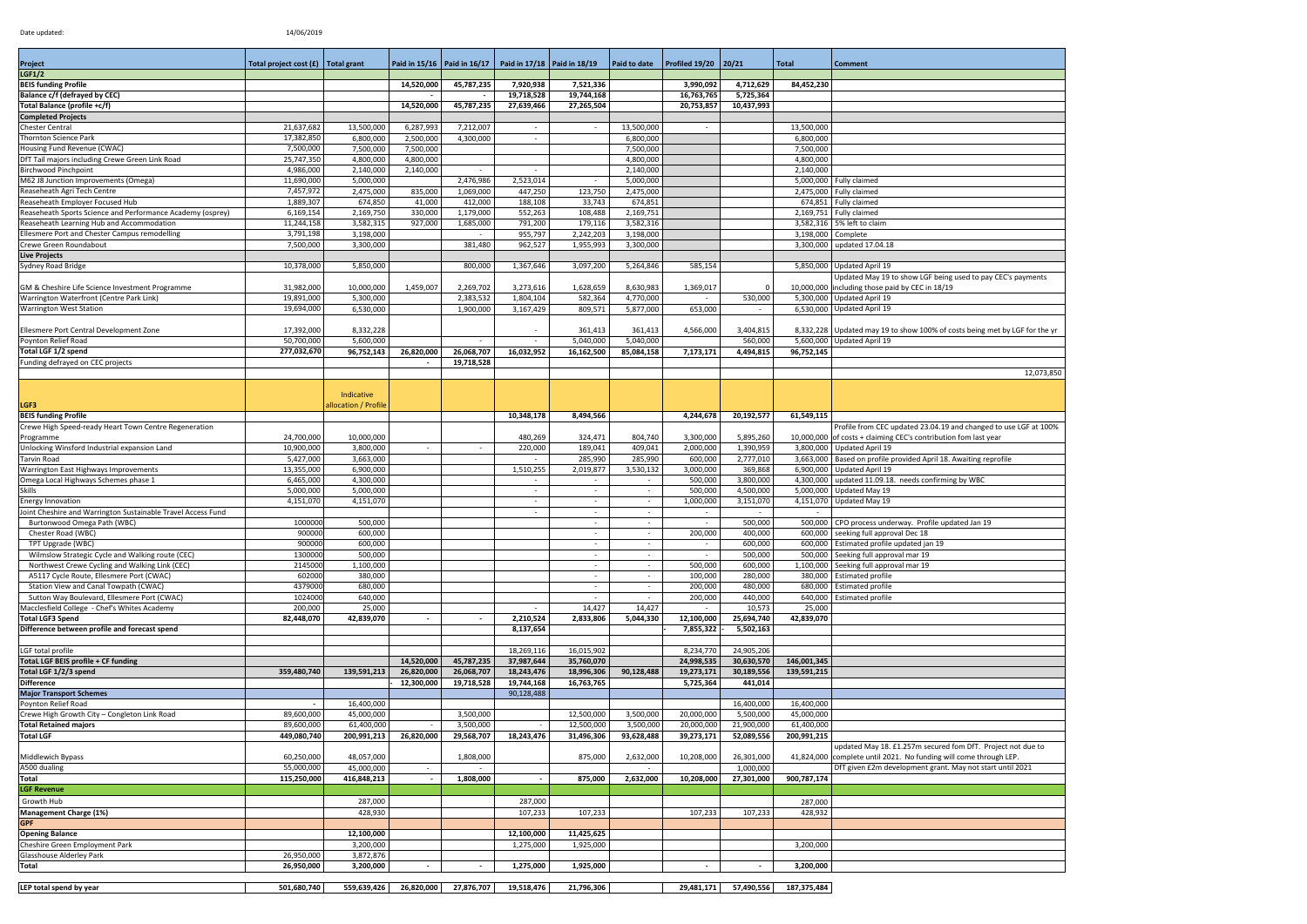## **Cheshire and Warrington Local Enterprise Partnership Performance and Investment Committee**

| <b>Title: ESIF Update</b> | Agenda Item: xx |
|---------------------------|-----------------|
|                           |                 |

**Prepared by: Tim Smith Date of Meeting: 19th June 2019** 

## **1. European Regional Development Fund (ERDF)**

Latest information provided by MHCLG in May 2019 shows the headline position as below.

|   | <b>ERDF Headline Summary (as at May 2019)</b> |            |               |               |           |
|---|-----------------------------------------------|------------|---------------|---------------|-----------|
|   | priority                                      | total      | total live or | %age live or  | balance   |
|   |                                               | programme  | under         | under         | remaining |
|   |                                               | allocation | consideration | consideration | to invest |
|   | Research and Innovation                       | £22.690m   | £18.140m      | 79.9%         | £4.550m   |
| 2 | Digital                                       | £3.578m    | £0.522m       | 14.6%         | £3.056m   |
| 3 | <b>Business Support</b>                       | £27.687m   | £24.582m      | 88.8%         | £3.105m   |
| 4 | Low Carbon                                    | £16.368m   | £13.504m      | 82.5%         | £2.864m   |
|   | total                                         | £70.323m   | £56.748m      | 80.7%         | £13.575m  |

The above figures include the 2018 increased allocations due to exchange rate fluctuations. (Without those increases, our "live or under consideration" rate would be c. 90% of our original allocation.)

|                | <b>ERDF Headline Summary (as at May 2019)</b><br><b>Outputs</b> |           |                                         |               |            |  |  |  |
|----------------|-----------------------------------------------------------------|-----------|-----------------------------------------|---------------|------------|--|--|--|
|                |                                                                 |           | number of enterprises receiving support |               |            |  |  |  |
|                | priority                                                        | total     | total achieved                          | %age          | remaining  |  |  |  |
|                |                                                                 | programme | or under                                | achieved or   | to achieve |  |  |  |
|                |                                                                 | target    | consideration                           | under         |            |  |  |  |
|                |                                                                 |           |                                         | consideration |            |  |  |  |
|                | Research and Innovation                                         | 638       | 675                                     | 105.8%        | $-37$      |  |  |  |
| $\overline{2}$ | <b>Digital</b>                                                  |           |                                         |               |            |  |  |  |
| 3              | <b>Business Support</b>                                         | 1,957     | 1,573                                   | 80.4%         | 384        |  |  |  |
| 4              | Low Carbon                                                      | 230       | 230                                     | 100.0%        | 0          |  |  |  |
|                | total                                                           | 2,825     | 2,478                                   | 87.7%         | 347        |  |  |  |

The final round of locally administered calls will run to the following timetable –

| 28 <sup>th</sup> June 2019 | calls go live                                                   |
|----------------------------|-----------------------------------------------------------------|
| $127th$ Sept 2019          | deadline for outline applications                               |
| mid Nov 2019               | outline bids assessed by MHCLG and discussed at ESIF Committee  |
| Mar 2020                   | full applications completed and final allocation decisions made |

This is a nationally set timetable for every LEP area. In Cheshire and Warrington's case, it means that the local priorities sections of the calls have had to be written before the Local Industrial Strategy (LIS) work has been completed. The calls will therefore be a fairly generic "catch all" style, to set a framework for potential bids. However, the LEP will lead a targeted promotional campaign over summer 2019 to encourage projects that will address key priorities emerging from the LIS work, as well as market failures that need to be addressed.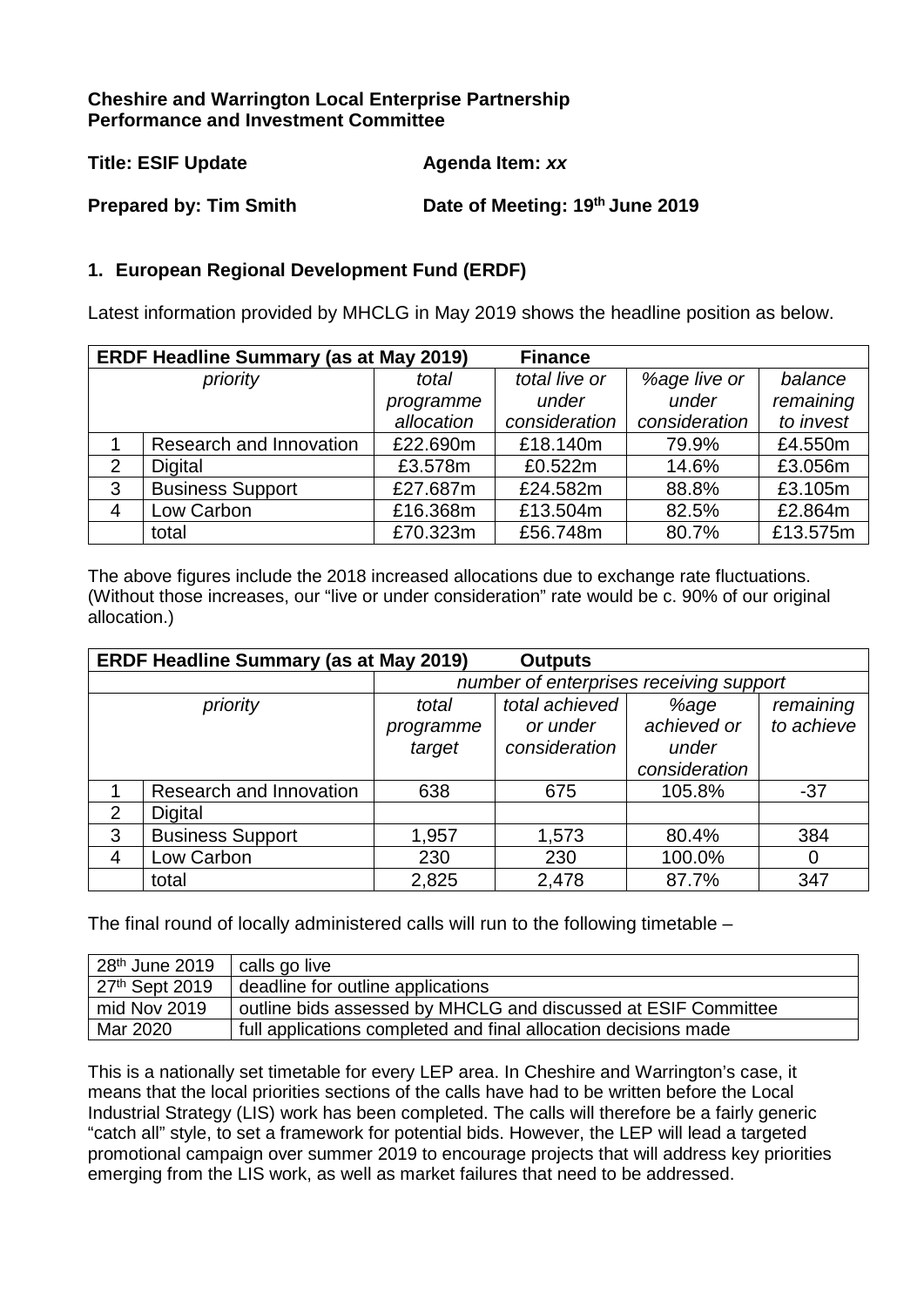After this round of calls has closed, the intention is for the ERDF programme to transition to a centrally administered Reserve Fund towards the end of 2019, so the above timetable represents the last time we will have local input to the priorities to be addressed. Any unspent allocations from this final round of locally administered calls, plus any future exchange rate increases and underspends from live projects will go into the new Reserve Fund.

A full list of current projects is included at Appendix 1.

## **2. European Social Fund (ESF)**

The second procurement round, with funding calls launched in summer 2018, is now nearing completion. A headline summary is shown below.

|                   | ESF Procurement "Round 2" (summer 2018) (as at May 2019) |            |                                   |            |            |  |  |  |  |
|-------------------|----------------------------------------------------------|------------|-----------------------------------|------------|------------|--|--|--|--|
|                   | IP                                                       | <b>ESF</b> | Project                           | <b>ESF</b> | <b>ESF</b> |  |  |  |  |
|                   |                                                          | available  |                                   | requested  | remaining  |  |  |  |  |
|                   | 1.1                                                      | £7.448m    | Skills Support for the Unemployed | £7.260m    | £0.188m    |  |  |  |  |
| live              |                                                          |            | (People Plus)                     |            |            |  |  |  |  |
|                   | 2.2                                                      | £1.165m    | The Pledge                        | £1.165m    | £0         |  |  |  |  |
|                   |                                                          |            | (Youth Federation)                |            |            |  |  |  |  |
|                   | 1.2                                                      | £2.552m    | <b>Journey First</b>              | £2.552m    | £0         |  |  |  |  |
|                   |                                                          |            | (Cheshire East Council)           |            |            |  |  |  |  |
| assessed<br>being | 1.4                                                      | £2.933m    | <b>Journey First</b>              | £2.900m    | £0.033m    |  |  |  |  |
|                   |                                                          |            | (Cheshire East Council)           |            |            |  |  |  |  |
|                   | 2.1                                                      | £14.813m   | <b>Skills for Growth</b>          | £14.813m   | £0         |  |  |  |  |
|                   |                                                          |            | (University of Chester)           |            |            |  |  |  |  |
|                   |                                                          | £28.911m   |                                   | £28.690m   | £0.221m    |  |  |  |  |

Revised Notional Allocations, announced late in 2018, have made further ESF monies available due to fluctuations in exchange rates. The additional funding equates to an 11.5% increase applied consistently across each Investment Priority. Open and competitive procurement will again be required for allocating these monies, and so more funding calls will be run in 2019. A headline summary is shown below.

| IP  | additional | <b>ESF</b> | total ESF | indicative    | co-financing   | co-financing |
|-----|------------|------------|-----------|---------------|----------------|--------------|
|     | ESF now    | remaining  | to be     | date for next | - Big Lottery? | $-ESFA?$     |
|     | available  | from       | procured  | direct call   |                |              |
|     |            | "Round 2"  |           |               |                |              |
| 1.1 | £1.603m    | £0.188m    | £1.791m   | Nov 2019      |                |              |
| 1.2 | £0.726m    | £0         | £0.726m   | Nov 2019      |                |              |
| 1.4 | £0.973m    | £0         | £0.973m   | Nov 2019      | request for    |              |
|     |            |            |           |               | additional     |              |
|     |            |            |           |               | <b>ESF</b>     | no           |
|     |            |            |           |               | allocation     | news         |
|     |            |            |           |               | expected       | at           |
| 2.1 | £2.222m    | £0.033m    | £2.255    | Nov 2019      |                | this         |
| 2.2 | £0.215m    | £0         | £0.215    | Sept 2019     |                | stage        |
|     | £5.739m    | £0.221m    | £5.960m   |               |                |              |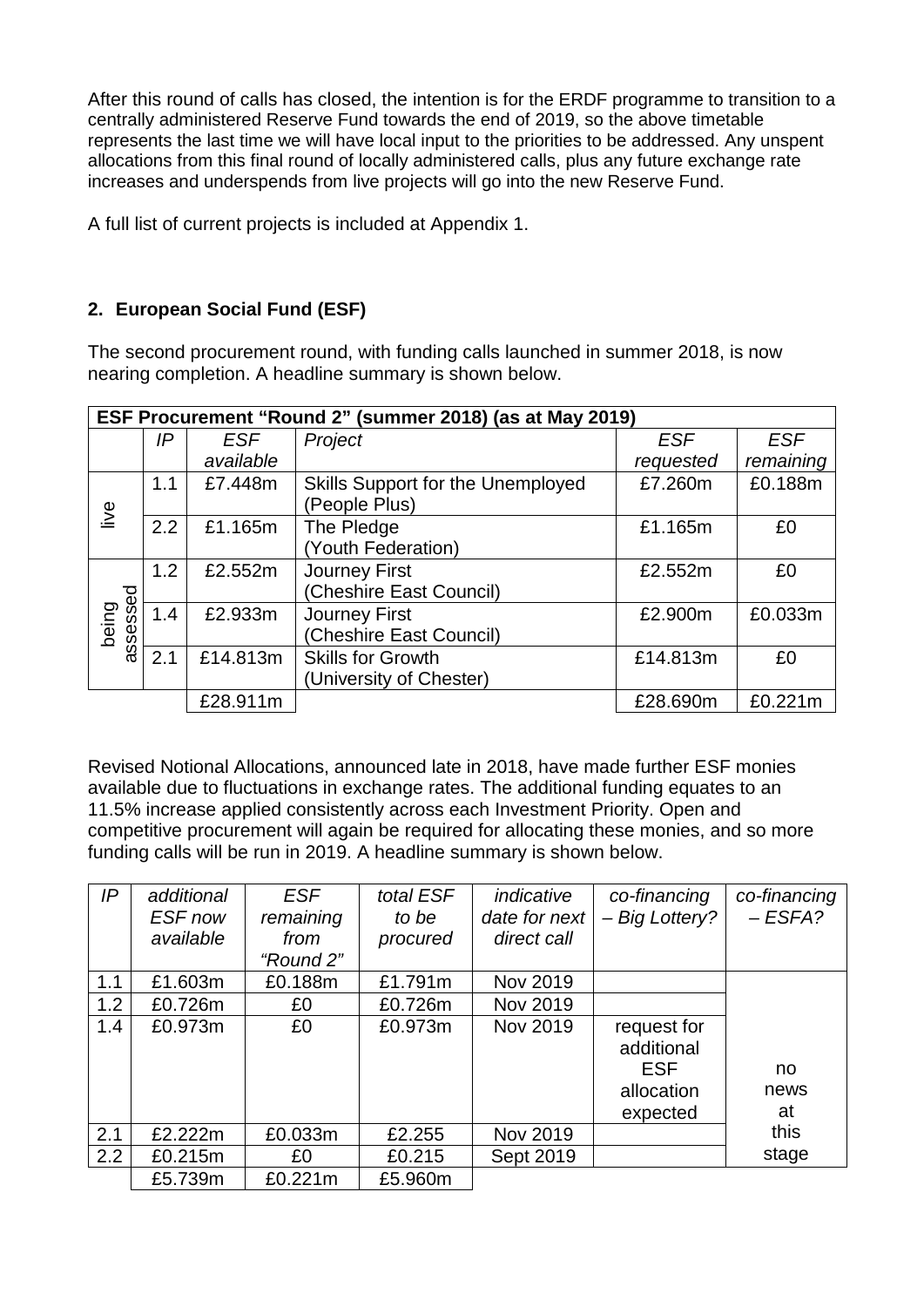DWP are comfortable with us not launching our final round of locally-administered calls until November 2019, as we are currently approximately 89% committed. There are other LEP areas that DWP are viewing as higher risk, so they want to get their calls out first.

Future intentions were discussed at the recent Cheshire and Warrington ESIF Committee. The possibility of issuing merged calls, e.g. just one call covering IP's 1.1, 1.2 and 1.4, should make things easier for applicants and would strengthen the likelihood of partnership / consortium arrangements. ESIF Committee members are also keen to take a wider approach, looking more at early intervention, prevention, inter-generational issues, family background etc. Anything that can be done to try and stop the pipeline of people who would eventually become participants. There is a feeling that there is already enough capacity for people-intojobs projects and a desire to think a bit smarter and more creatively. We will explore this with DWP in shaping the remaining calls over the next few months.

After this round of calls has closed, the intention is for the ESF programme to transition to a centrally administered Reserve Fund towards the end of 2019, so the above timetable represents the last time we will have local input to the priorities to be addressed. Any unspent allocations from this final round of locally administered calls, plus any future exchange rate increases and underspends from live projects will go into the new Reserve Fund.

## **3. Rural Development Programme for England / Rural Growth Fund**

The Rural Growth Fund is closed to new applications. Two funding rounds have been run, resulting in a total of £2.54m worth of full applications, equating to 16 projects, being received.

Grant Funding Agreements have so far been issued to 10 projects worth £1.59m. There still remains sufficient demand in the Cheshire and Warrington LEP area to spend the full allocation.

| <b>Cheshire and Warrington</b>                                                                 |                 |                |                                       | <b>ESIF EAFRD Management Information</b> |                        |         |                 |         |
|------------------------------------------------------------------------------------------------|-----------------|----------------|---------------------------------------|------------------------------------------|------------------------|---------|-----------------|---------|
| <b>Notional allocation</b>                                                                     |                 | 2,492,600<br>£ |                                       |                                          |                        |         |                 |         |
| <b>Growth Programme Round 1</b>                                                                | <b>Total</b>    |                | <b>Business</b><br><b>Development</b> |                                          | <b>Food Processing</b> |         | <b>Tourism</b>  |         |
|                                                                                                | <b>Projects</b> | Value £        | <b>Projects</b>                       | Value £                                  | <b>Projects</b>        | Value £ | <b>Projects</b> | Value £ |
| <b>Total Call Value</b>                                                                        |                 | 725,000        |                                       | 450,000                                  |                        | 275,000 |                 |         |
| <b>Current pipeline spend</b>                                                                  |                 | 483.497        |                                       | 310,109                                  |                        | 173,388 |                 |         |
| EOI + Endorsed + FA + Approved - Not Viable                                                    |                 |                |                                       |                                          |                        |         |                 |         |
| <b>Claims Paid</b>                                                                             |                 | 464,105        |                                       | 310,109                                  |                        | 153,996 |                 |         |
| <b>EOI Received</b>                                                                            | 20              | 2,159,121      | 11                                    | 957.881                                  | 4                      | 426,724 | 5               | 774,516 |
| Endorsed for full application                                                                  |                 |                |                                       |                                          |                        |         |                 |         |
| <b>Full Applications Received</b>                                                              | 6               | 560,779        | 3                                     | 310,763                                  | 2                      | 189,200 |                 | 60,817  |
| Contracted                                                                                     | 5               | 483.497        | 3                                     | 310,109                                  | 2                      | 173,388 | ۰               |         |
| Applications no longer viable                                                                  | 15              | 1,623,503      | 8                                     | 648.987                                  | 2                      | 200,000 | 5               | 774,516 |
| Drop out rate                                                                                  | 75%             | 75%            | 73%                                   | 68%                                      | 50%                    | 47%     | 100%            | 100%    |
| <b>Round 1</b><br><b>■ Total Call Value</b><br>■ Current pipeline spend<br><b>■ Contracted</b> |                 |                |                                       |                                          |                        |         |                 |         |
| ■ Claims Paid                                                                                  |                 | 100,000        | 200,000                               | 300,000<br>400,000                       | 500,000                | 600,000 | 700,000         | 800,000 |

Data provided for the most recent ESIF Committee in May 2019 is shown below.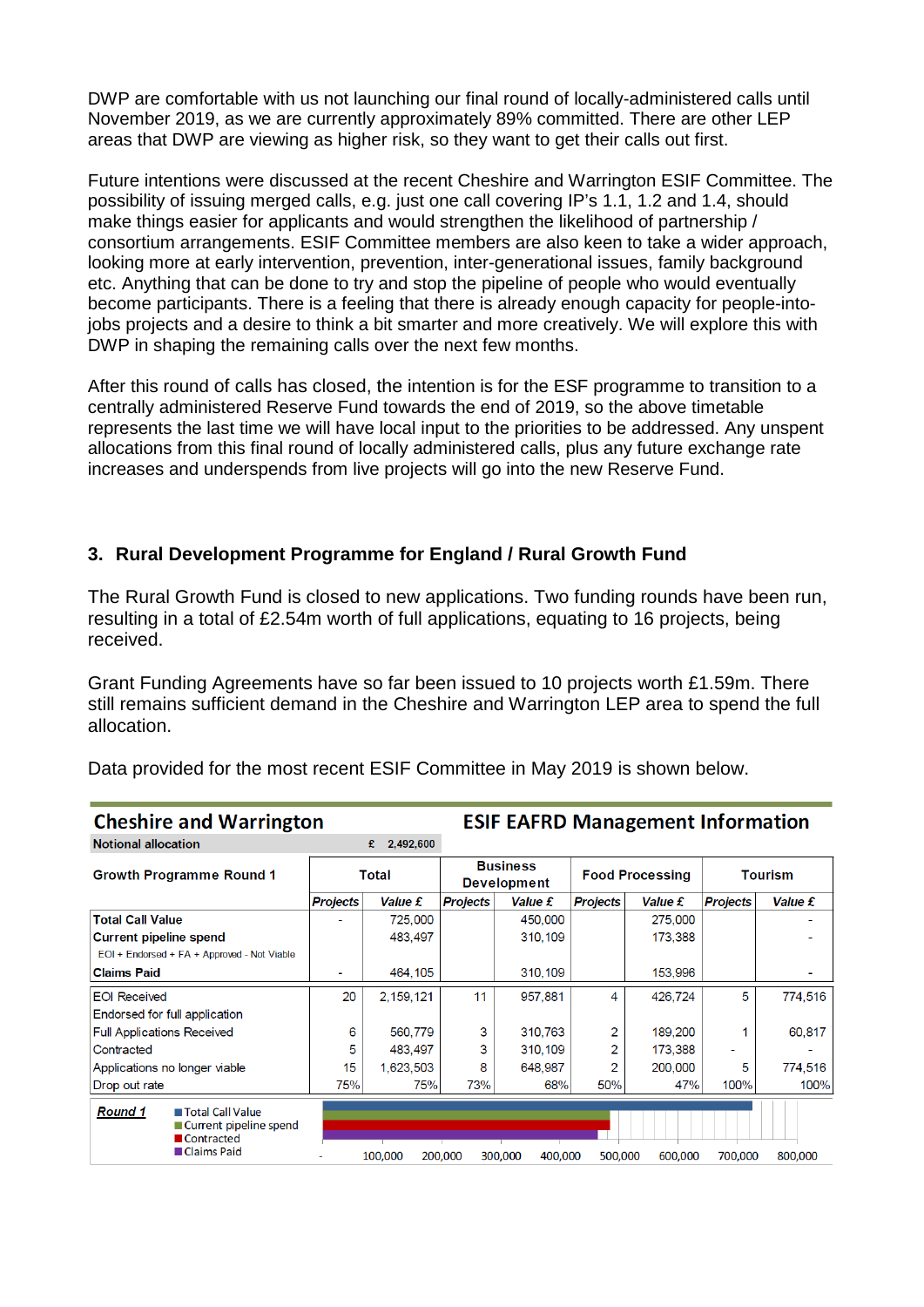| <b>Growth Programme Round 2</b><br>25/01/2017 - 31/01/2018          | Total           |                  | <b>Business</b><br><b>Development</b> |             | <b>Food Processing</b> |                  | <b>Tourism</b>    |                 |
|---------------------------------------------------------------------|-----------------|------------------|---------------------------------------|-------------|------------------------|------------------|-------------------|-----------------|
|                                                                     | <b>Projects</b> | Value £          | <b>Projects</b>                       | Value £     | <b>Projects</b>        | <b>Value £</b>   | <b>Projects</b>   | Value £         |
| <b>Total Call Value</b>                                             |                 | 2,009,103        |                                       | 575,103     |                        | 434,000          |                   | 1,000,000       |
| <b>Current pipeline spend</b>                                       |                 | 2,968,451        |                                       | 1,640,372   |                        | 571,961          |                   | 756,118         |
| EOI + Endorsed + FA + Approved - Not Viable                         |                 |                  |                                       |             |                        |                  |                   |                 |
| Under(Over) Programmed                                              |                 | (959, 348)       |                                       | (1,065,269) |                        | (137, 961)       |                   | 243,882         |
| <b>Claims paid</b>                                                  |                 | 245,489          |                                       | 109,200     |                        | 136,289          |                   |                 |
| <b>EOI</b> Received                                                 | 37              | 4,831,294        | 20                                    | 2,480,621   | 2                      | 574,000          | 15                | 1,776,673       |
| - EOI In Progress                                                   |                 |                  |                                       |             |                        |                  |                   |                 |
| Endorsed for full application                                       | 32              | 4,292,594        | 18                                    | 2,265,521   | 2                      | 574,000          | 12                | 1,453,073       |
| <b>Full Applications Received</b>                                   | 16              | 2,540,811        | 10                                    | 1,237,876   | 2                      | 611,634          | 4                 | 691,302         |
| - FA In Progress                                                    | 5               | 741,320          | 4                                     | 613,726     |                        |                  |                   | 127,594         |
| Contracted                                                          | 10              | 1,590,544        | 6                                     | 624,059     | 2                      | 571,961          |                   | 394,524         |
| Applications no longer viable                                       | 17              | 1,876,243        |                                       | 794,984     |                        |                  | 10                | 1,081,258       |
| Drop out rate                                                       | 46%             | 39%              | 35%                                   | 32%         | 0%                     | $0\%$            | 67%               | 61%             |
| <b>Round 2</b><br><b>Total call value</b><br>Current pipeline spend | 0%              | 148<br>%<br>100% | $-1$ $-1$ $-1$<br>0%                  | 100%        | 0%                     | 13<br>2%<br>100% | The Control<br>0% | 76<br>%<br>100% |

# **Appendix 1**

# **Cheshire and Warrington ERDF Projects (as at May 2019)**

| priority | status | project name                                   | grant recipient                                |
|----------|--------|------------------------------------------------|------------------------------------------------|
|          | live   | Next Business Generation - Life                | <b>BioCity Group Ltd</b>                       |
|          |        | <b>Science Support Programme</b>               |                                                |
|          | live   | Northern Powerhouse Investment Fund            | <b>British Business Financial Services Ltd</b> |
|          | live   | <b>SMART Cheshire</b>                          | <b>Manchester Metropolitan University</b>      |
|          | live   | Innovation to Commercialisation (I2C)          | University of Chester                          |
|          | live   | <b>Alderley Park Accelerator</b>               | <b>BioCity Group Ltd</b>                       |
|          | live   | <b>UDF Cheshire and Warrington</b>             | <b>Cheshire East Council</b>                   |
|          | full   | <b>Greater Innovation for Smarter Material</b> | <b>Lancaster University</b>                    |
|          |        | Optimisation "GISMO"                           |                                                |

| priority | status | proiect<br><sup>.</sup> name       | recipient<br>$\sim$ $\sim$ $\sim$<br>uldill |
|----------|--------|------------------------------------|---------------------------------------------|
|          | live   | -2020<br>Programme<br>Digital 2020 | Council<br>' heshire۔<br>East               |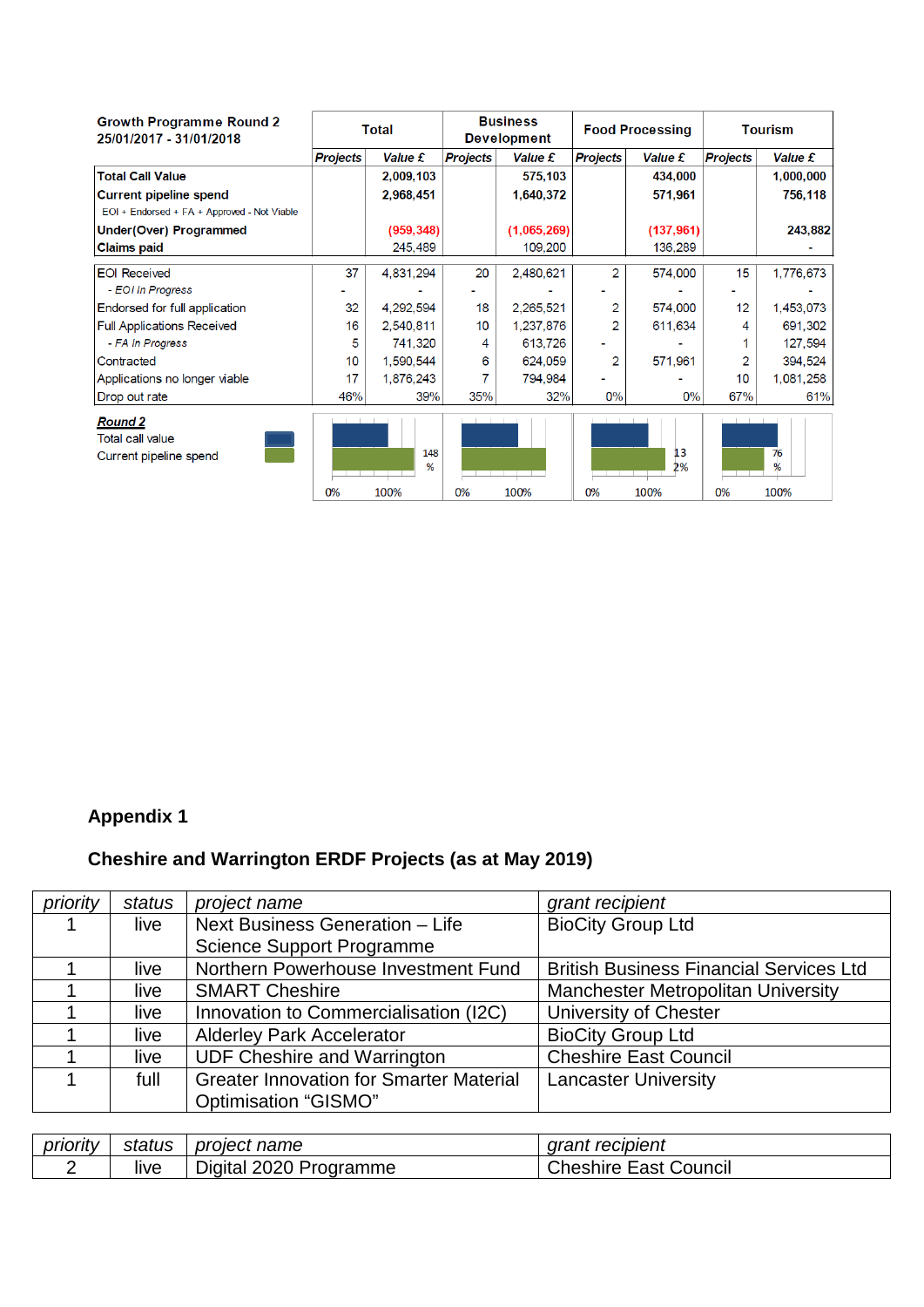| priority       | status  | project name                                                                                     | grant recipient                                |  |
|----------------|---------|--------------------------------------------------------------------------------------------------|------------------------------------------------|--|
| 3              | live    | Cheshire and Warrington Growth Hub                                                               | <b>Blue Orchid Enterprise Solutions Ltd</b>    |  |
|                |         | and Growth Advice Service                                                                        |                                                |  |
| $\mathfrak{S}$ | live    | Northern Powerhouse Investment Fund                                                              | <b>British Business Financial Services Ltd</b> |  |
| 3              | live    | <b>Enhancing SMEs International Trade</b><br>Performance                                         | <b>Chamberlink Ltd</b>                         |  |
| 3              | live    | Support and Workspace for Business in<br><b>Key Growth Sectors</b>                               | <b>Cheshire West and Chester Council</b>       |  |
| 3              | live    | <b>Pan-LEP Specialist Manufacturing</b><br>Service                                               | <b>GM Business Support Ltd</b>                 |  |
| 3              | live    | <b>Building Capacity and Capability in</b><br><b>Health and Life Science Businesses</b><br>(C&W) | <b>Innovation Agency</b>                       |  |
| 3              | live    | <b>Cheshire and Warrington Business</b><br><b>Growth Programme</b>                               | Northwest Universities European Unit           |  |
| 3              | live    | Helix Business Park, Newbridge Road,<br><b>Ellesmere Port</b>                                    | <b>Redsun Developments Ltd</b>                 |  |
| 3              | live    | <b>Enhanced Business Growth Service</b><br>(Pan LEP)                                             | <b>GM Business Support Limited</b>             |  |
| $\mathfrak{S}$ | live    | <b>UDF Cheshire and Warrington</b>                                                               | <b>Cheshire East Council</b>                   |  |
| 3              | full    | <b>Cheshire &amp; Warrington SME Growth</b><br>Grants                                            | <b>Blue Orchid Enterprise Solutions Ltd</b>    |  |
| 3              | full    | <b>Northern Powerhouse</b><br><b>Internationalisation Fund</b>                                   | Department for International Trade (DIT)       |  |
| 3              | outline | <b>C&amp;W Health MATTERS (continuation)</b>                                                     | <b>Innovation Agency</b>                       |  |

| priority | status | project name                             | grant recipient                                |  |
|----------|--------|------------------------------------------|------------------------------------------------|--|
| 4        | live   | Northern Powerhouse Investment Fund      | <b>British Business Financial Services Ltd</b> |  |
| 4        | live   | Eco-Innovation - Cheshire and            | University of Chester                          |  |
|          |        | Warrington                               |                                                |  |
| 4        | live   | <b>Energy Low Carbon Housing Support</b> | <b>Cheshire West and Chester Council</b>       |  |
|          |        | <b>Ellesmere Port and Neston</b>         |                                                |  |
|          | live   | <b>UDF Cheshire and Warrington</b>       | <b>Cheshire East Council</b>                   |  |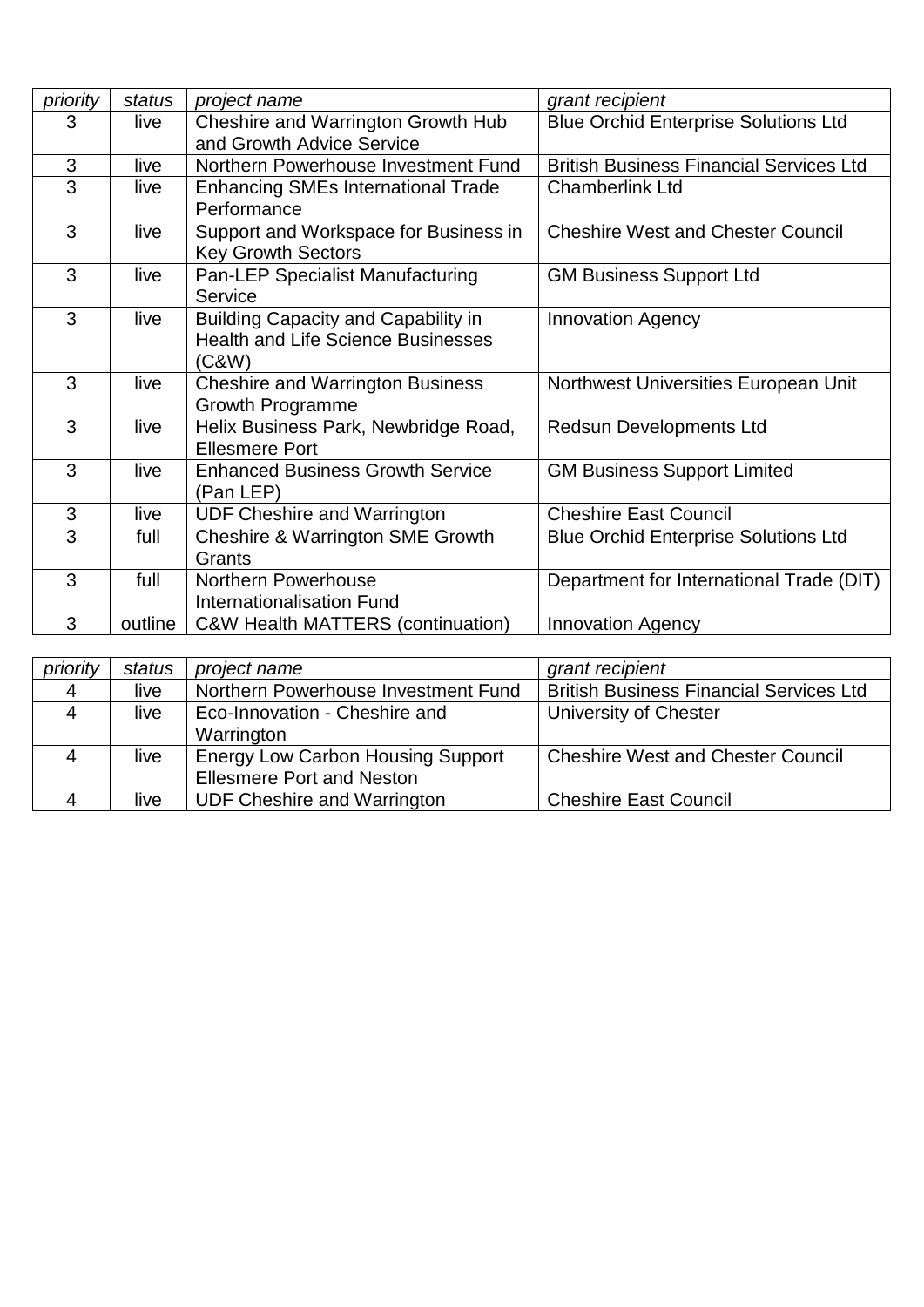

## Title: Programme Manager Update Report **Agenda item:8**

## **Prepared by: Rachel Brosnahan Date of Report: 19<sup>th</sup> June 2019**

### **1. Purpose**

To seek the approval of the Performance and Investment Committee to set up a Cheshire and Warrington Evergreen Fund and approval to use up to £200k of retained business rates towards the initial running costs of the fund.

### **2. Recommendations**

The Performance and Investment Committee is asked to: -

- a) Note the content of the report
- b) Approve the establishment of a Cheshire and Warrington Evergreen Fund
- c) Approve the use of up to £200k of retained business rates towards the first two years running costs of the fund.

### **3. Executive summary**

A North West Evergreen Fund was established in 2011 with £50m of ERDF to help delivery and support infrastructure projects and developments through loan or equity investments. The fund is now fully committed. Greater Manchester established their own Evergreen "2" fund is 2017 and the opportunity has arisen for Cheshire and Warrington to also do the same.

The underlying objective is to add £20 million to the existing Evergreen Fund, targeted at investments in Cheshire and Warrington. The nature of the European regulations however, means that the additional £20million will have to be structured as a legally separate fund with a remit to the fund managers to operate it in a way that, as far as borrowers are concerned, they are drawing from a single, North West wide, Evergreen facility.

The LEP has developed the ERDF application and in line with requirements gained approval from Cheshire East Borough Council (CEBC) to act as the accountable body. A funding agreement has now been signed by CEBC and MHCLG awarding £20m of ERDF grant to be spent by December 2023.

A Urban Development Fund (UDF) owned by CEBC will need to be established a fund management company recruited. The costs for establishing the fund are in part being borne by funds held by Evergreen 1 with the LEP meeting some of the costs. It is proposed that the initial running costs are funded by a grant from the LEP utilising retained business rates. Under the ERDF regulations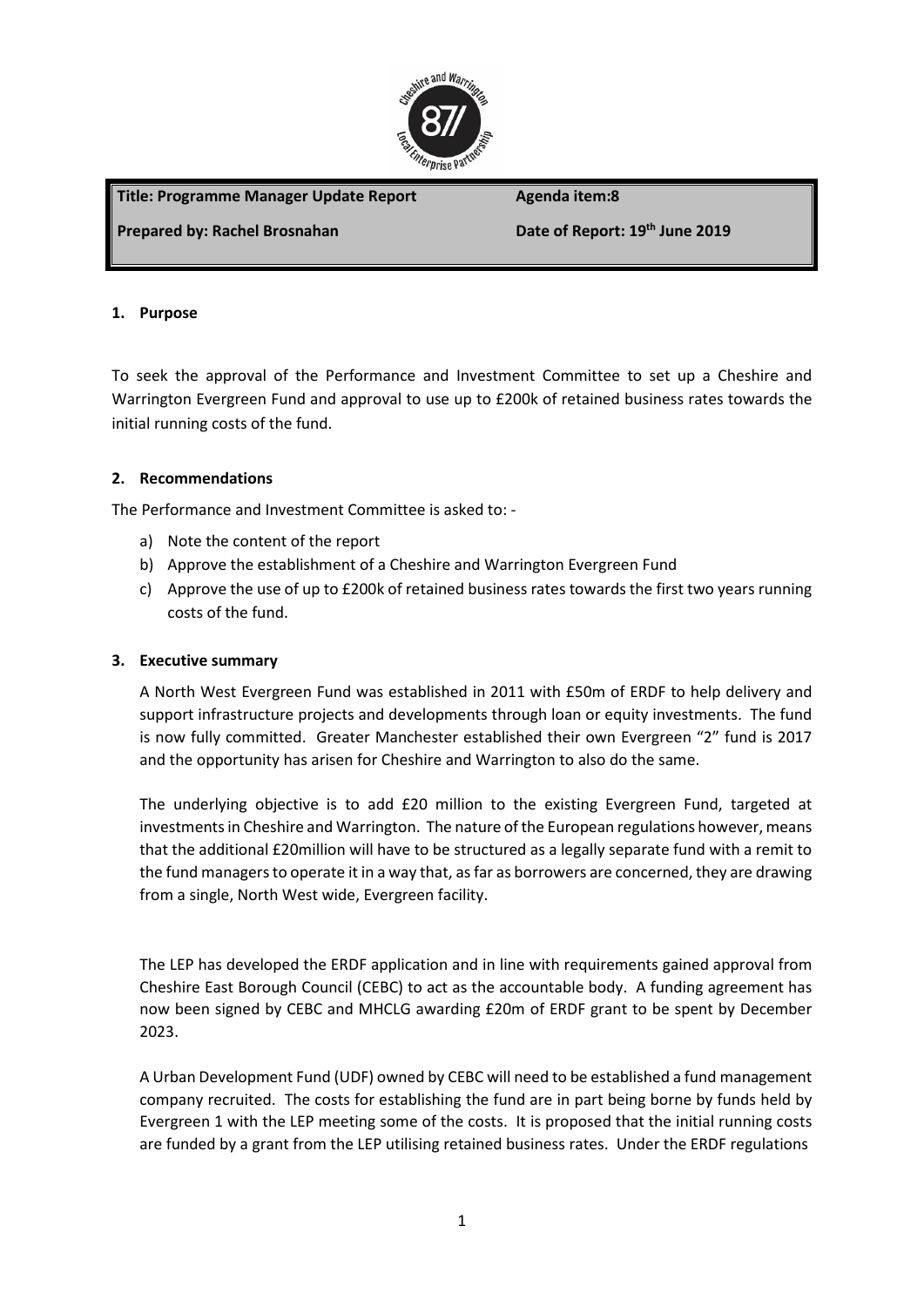

a loan to the UDF is not permissible, although the funding could be repaid to the LEPS out of returns post 2031 under the regulations.

The Fund is expected to make it's first investment by the end of the year with a total of between 5-8 investments made in total.

The fund is expected to help achieve £38m of private match funding with the full £20m ERDF grant funding being available from reinvestment from year 8, thereby creating a revolving fund for the sub-region.

### **4. Background**

An urban investment fund called The North West Urban Investment Fund was established in 2011 as the holding fund for Evergreen 1 and Chrysalis Fund. The Chrysalis fund was tasked with investing funding in the Liverpool City Region area and the Evergreen Fund I was established by a number of Local Authorities in the remainder of the Northwest area.

Evergreen 1 has been investing funding across the North West with the exception of Liverpool since 2011. The fund is now fully committed, with Cheshire and Warrington having received £37m of investment. The fund which originally had a £50m ERDF grant which was matched by land and cash from the NW Regional Development Agency has been extremely successful with the loan book sold to a pension fund generating further income for investment. Greater Manchester set up an Evergreen 2 fund for investment in Greater Manchester in 2017.

The Evergreen 1 Board is Co-Chaired by the Chief Executive of Manchester City Council and Lancashire County Council. The local authorities and the GM Core Investment Team are responsible for supporting the development of the fund's project pipeline. The fund is managed by CB Richard Ellis (CBRE), a property advisory consultancy that provides a wide range of agency, asset management and property finance services.

## **5. Cheshire and Warrington Evergreen Fund (CWEGF)**

### **5.1. What it is**

The proposed CWEGF is a £20m fund which will act as a sister fund to the Evergreen 1 fund established in 2008 and the Greater Manchester Evergreen 2 fund. The Evergreen 1(EG1) fund was very successful and part of the loan book was sold on to a pension fund proving further funding for investment. Cheshire and Warrington received £37m (some of this is still final assessment) from the fund which is now fully invested.

The EG1 fund has proven to be a very useful tool to promote and development. The opportunity to bid for funding arose in 2017 and the ex-ante reports were commissioned which showed demand for a new fund.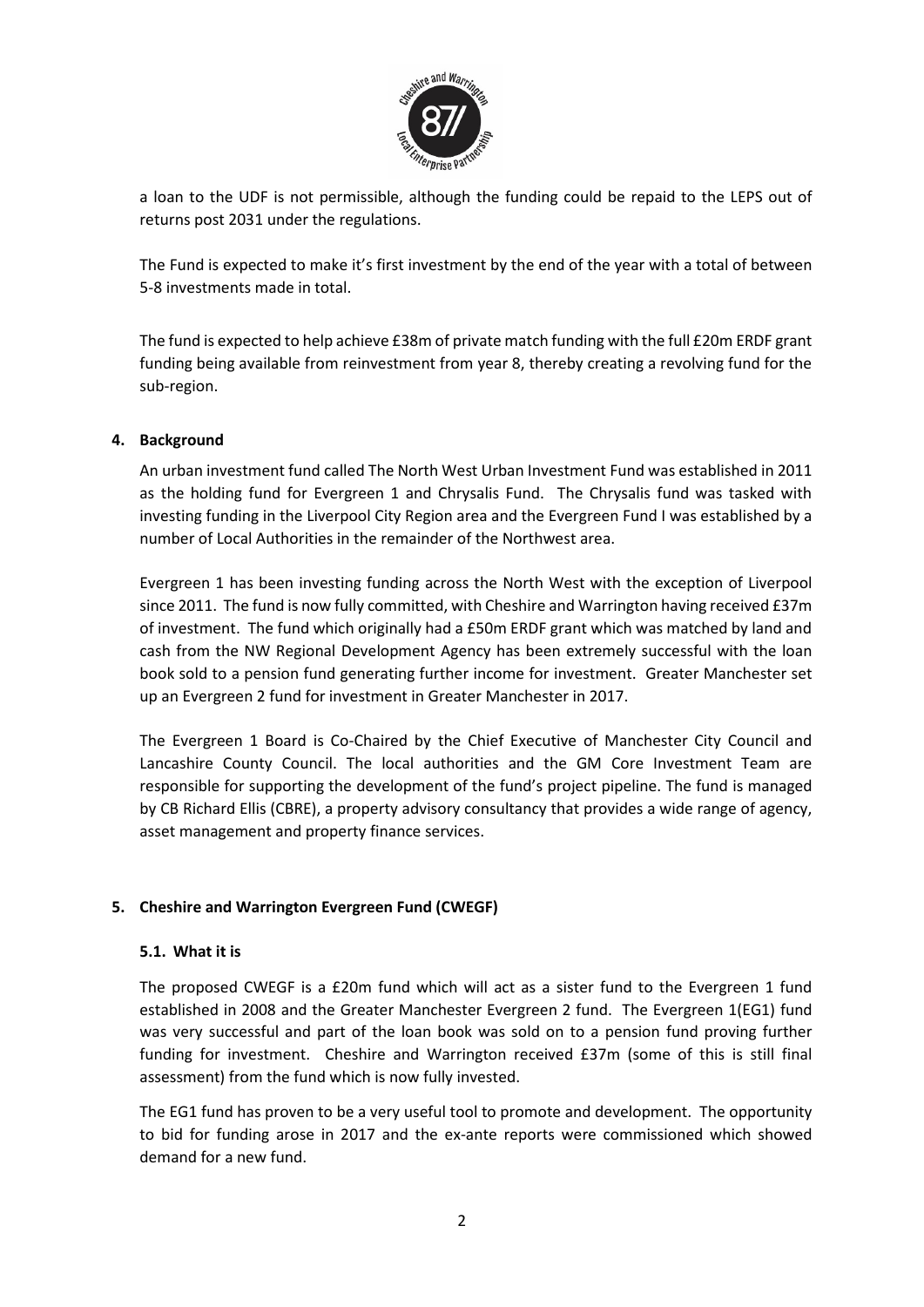

MHCLG requirements are that they can only receive bids from accountable bodies to run a "Financial Instrument". We therefore asked Cheshire East Council if they would be the applicant for the fund and we sought legal advice on the most appropriate structure.

CEC agreed to be the applicant and legal advice showed that a new company would have to be established which would have to be owned by CEC which they have also agreed to amd had approved by their cabinet.

The proposed structure is:



# CHESHIRE AND WARRINGTON UDE STRUCTURE

GP: General Partner, LP: Limited Partner

### **5.2. What will it do?**

In line with level of investments made by EG1, it is expected that the fund will only make 5-8 investments with the £20m of ERDF. Further investments are expected as the funding is recycled.

The funding will be invested against three ERDF priorities in the following quantities:

- £7m PA1 (research and innovation) e.g. new labs and technical spaces
- £5m PA3 (business support) for SMEs to grow and develop
- £8m PA4 (low carbon) to fund energy efficiency property developments or retro fit existing property developments.

### **5.3. How it will be delivered**

The project will be delivered in part by three bodies. Their respective roles and responsibilities are set out below: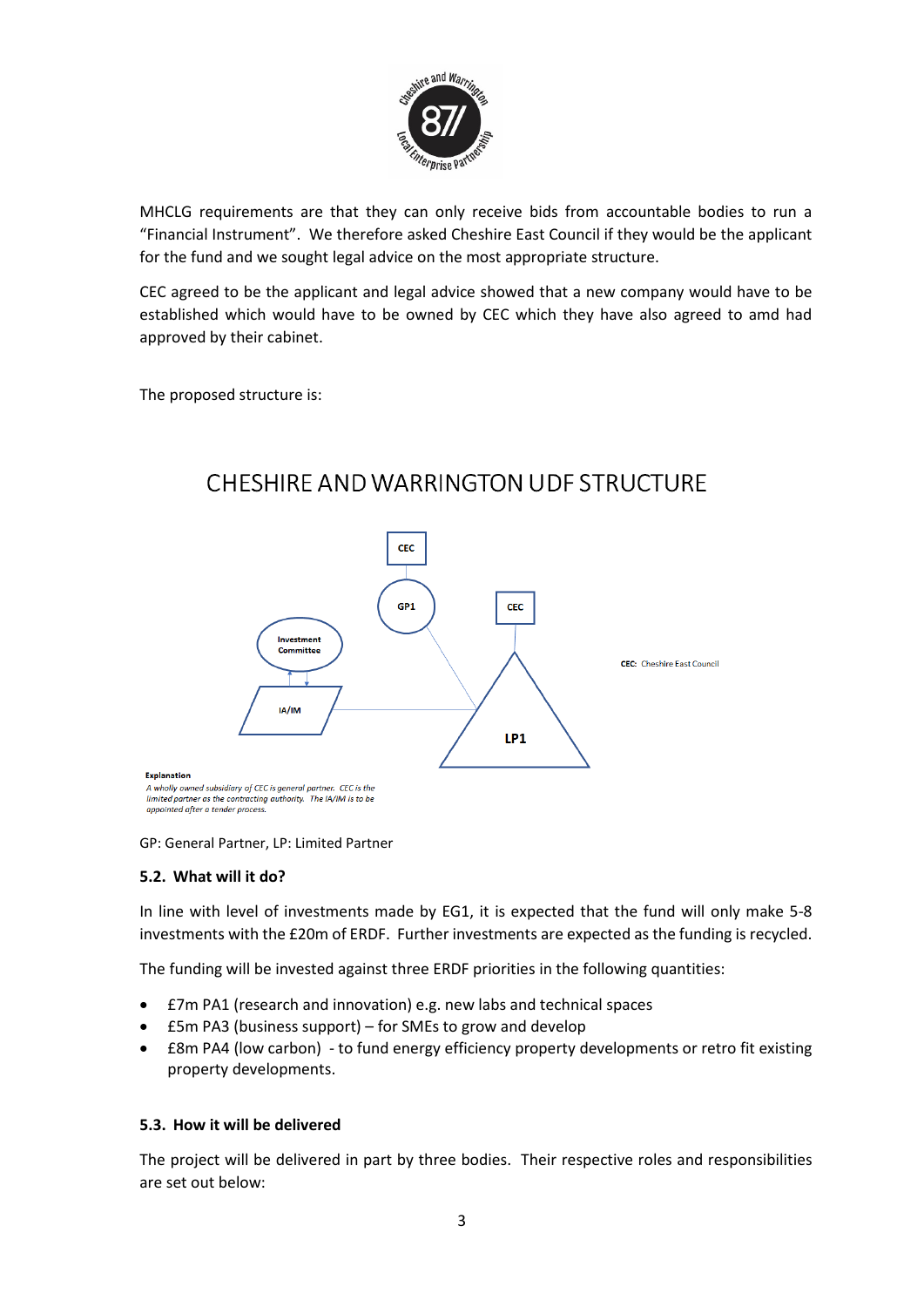

### **5.3.1. The LEP**

### **The LEP will deliver the following services:**

- Manage the procurement of the fund manager
- Manage the fund manager contract once appointed, to include monthly monitoring.
- Monitor the achievement of outputs and investment rates
- Ensure that the Fund manager cross refers enquiries to the Greater Manchester and Liverpool Evergreen funds, the LEP's GPF fund and Enterprise Zone as appropriate
- Co-ordinate the appointment of the directors to the UDF board
- Be responsible for ensuring board members declare any conflicts of interest and declare any gifts and hospitality
- Organise the board meetings including preparation and circulation of papers and minute the meetings.
- Prepare the claims to MHCLG
- Prepare the quarterly monitoring reports to MHCLG
- Keep all the records in connection with the fund in accordance with the document retention policy included in the application.
- Approve the drawdown notices from the fund manager
- Send approved drawdown notices to CEC for payment to the fund manager (as per GPF and LGF payment process)
- Visit the fund managers offices annually to check record keeping is line with ERDF requirements
- Manage all the publicity and marketing of the fund in conjunction with the fund manager.
- Provide £200k towards the initial running costs of the UDF

### **5.3.2. Cheshire East Borough Council (CEBC) [subject to refinement and agreement]** CEBC will deliver the following services:

- Approve the establishment of the UDF company
- Manage and produce the UDF company accounts
- Arrange for the annual audit of the accounts and filing at Companies house
- Carry out an annual internal audit
- Countersign:
	- o Drawdown notices
	- o MHCLG claims
	- o MHCLG monitoring reports
- Set up a separate account for management of the UDF funds
- Manage and account for the receipt of capital and interest payments from investments
- Monitor the interest payments and notify the LEP if any payments are missed
- Manage the idle funds to maximise the interest earned
- Manage all records in line with the document retention policy appended to the Grant Funding Agreement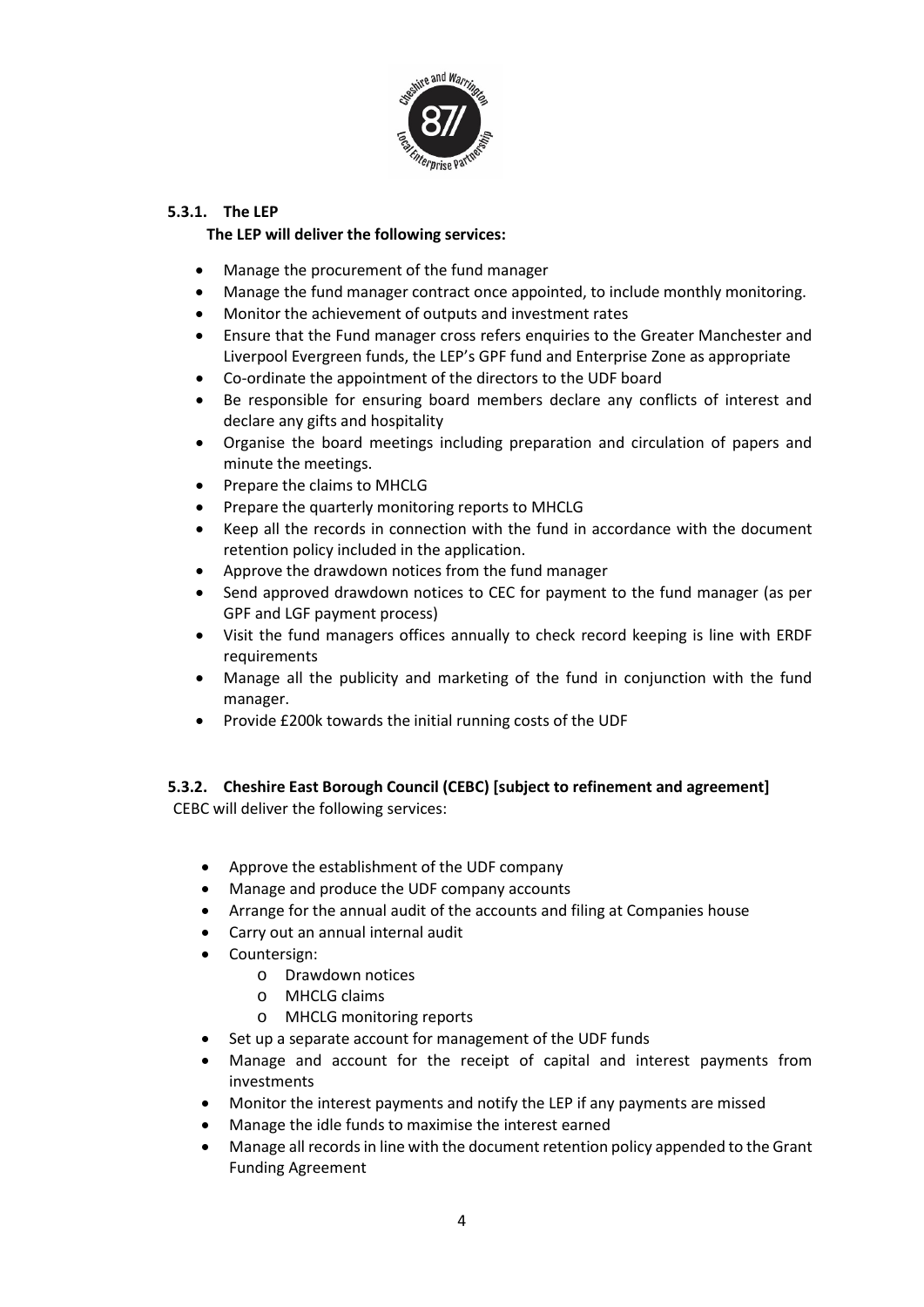

### **5.3.3. Fund Management Company (To be appointed)**

The Fund management company will deliver the following services:

- Market the fund
- Work alongside funds operating in Manchester and Liverpool to cross refer applicants
- Develop applications and make recommendations to the UDF for approval
- Issue contracts to successful applicants
- Monitor the financial performance of the investments and gather output evidence from the applicant.

### **5.4. Benefits and outcomes**

The benefits of a Cheshire and Warrington UDF are that there will be another means to support investment in the region now that EG1 is fully invested and that the Growing Places fund is almost fully invested for the time being.

The ERDF will attract private finance and the returns on investments will be reinvested created an Evergreen Fund for the region.

The outputs expected to be generated are:

| • Private Sector Leverage                    | £38m                |
|----------------------------------------------|---------------------|
| • Commercial floorspace created or renovated | 20,000sgm           |
| • Reduction in Greenhouse Gases              | 6045 tonnes by 2024 |

The outputs were calculated using figures achieved by Evergreen 1 investments and low carbon schemes in Cheshire and Warrington.

The project also provides a means for investing ERDF especially the priority 4 low carbon Funding where it was proving difficult to generate applications and therefore this funding was at risk of being lost.

### **5.5. Costs of delivery**

The costs of managing the fund will, in the medium term, be met by the interest income receipts generated by the fund investments. However, the initial period, expected to be a maximum of two years, requires funding. Unfortunately, ERDF rules effectively prevent us from lending the fund money, to be repaid later, and we are therefore seeking in principle agreement to use EZ funds as a grant. This was discussed, and received support, at the Board Meeting in March.

Initial high-level financial modelling has been carried out with a "net" cost range between £150k and £200k over two years, with the burden falling heaviest in year one until investment income